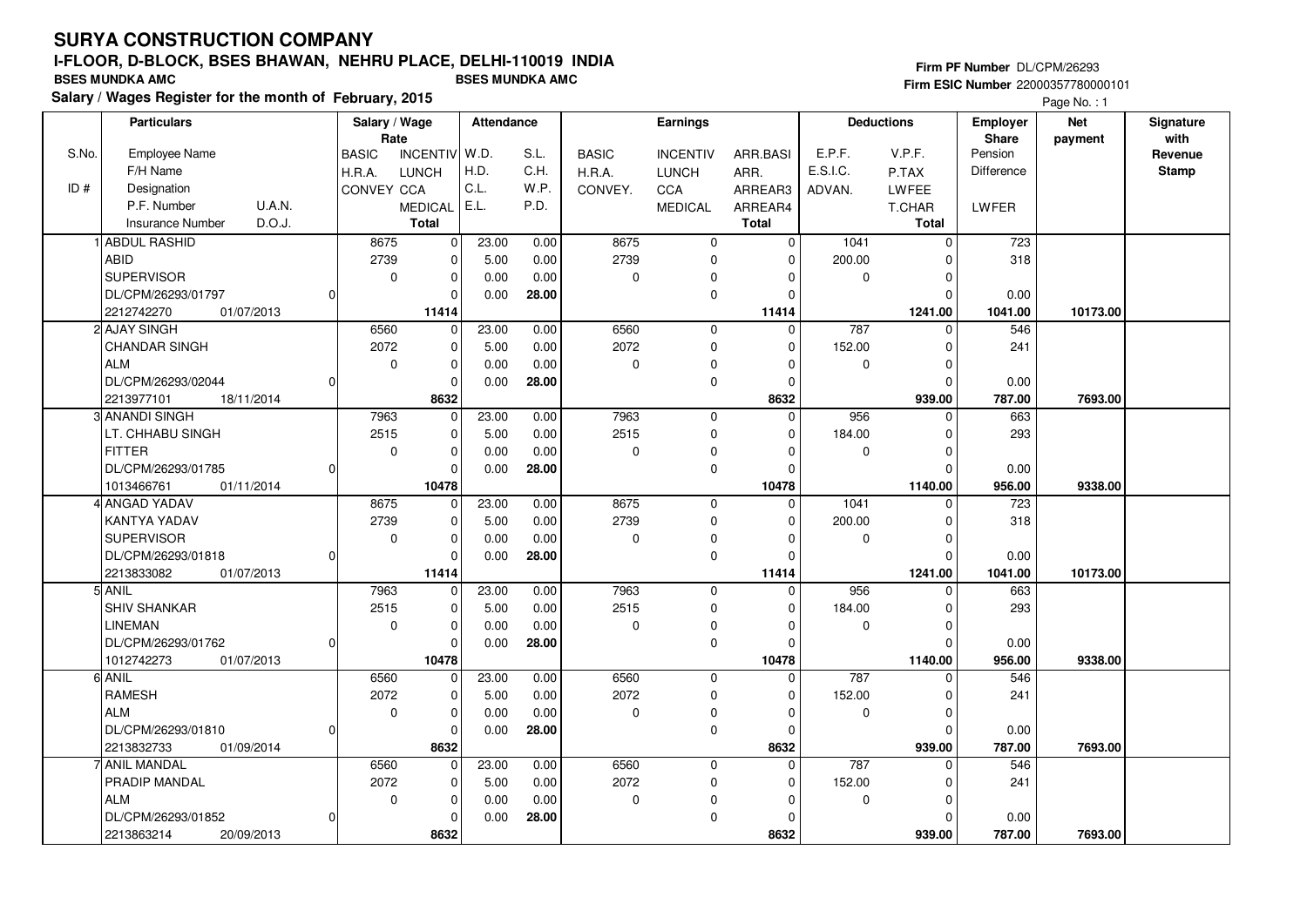**Salary / Wages Register for the month of February, 2015 BSES MUNDKA AMC BSES MUNDKA AMC**

#### **Firm PF Number** DL/CPM/26293 **Firm ESIC Number** 22000357780000101

|       | <b>Particulars</b>                |              | Salary / Wage           | <b>Attendance</b>    |       |              | Earnings        |                   |             | <b>Deductions</b>   | <b>Employer</b>   | <b>Net</b> | Signature<br>with |
|-------|-----------------------------------|--------------|-------------------------|----------------------|-------|--------------|-----------------|-------------------|-------------|---------------------|-------------------|------------|-------------------|
| S.No. | <b>Employee Name</b>              | <b>BASIC</b> | Rate<br><b>INCENTIV</b> | W.D.                 | S.L.  | <b>BASIC</b> | <b>INCENTIV</b> | ARR.BASI          | E.P.F.      | V.P.F.              | Share<br>Pension  | payment    | Revenue           |
|       | F/H Name                          | H.R.A.       | <b>LUNCH</b>            | H.D.                 | C.H.  | H.R.A.       | <b>LUNCH</b>    | ARR.              | E.S.I.C.    | P.TAX               | <b>Difference</b> |            | <b>Stamp</b>      |
| ID#   | Designation                       |              | CONVEY CCA              | C.L.                 | W.P.  | CONVEY.      | <b>CCA</b>      | ARREAR3           | ADVAN.      | LWFEE               |                   |            |                   |
|       | P.F. Number<br><b>U.A.N.</b>      |              | <b>MEDICAL</b>          | E.L.                 | P.D.  |              | <b>MEDICAL</b>  | ARREAR4           |             | T.CHAR              | LWFER             |            |                   |
|       | D.O.J.<br><b>Insurance Number</b> |              | Total                   |                      |       |              |                 | <b>Total</b>      |             | <b>Total</b>        |                   |            |                   |
|       | <b>8 ARJUN PARSAD</b>             |              | 7963                    | 0<br>23.00           | 0.00  | 7963         | $\mathbf 0$     | $\mathbf 0$       | 956         | $\mathbf 0$         | 663               |            |                   |
|       | <b>JHALLU PARSAD</b>              |              | 2515                    | 0<br>5.00            | 0.00  | 2515         | $\mathbf 0$     | $\mathbf 0$       | 184.00      | $\Omega$            | 293               |            |                   |
|       | <b>LINEMAN</b>                    |              | $\mathbf 0$             | $\mathbf 0$<br>0.00  | 0.00  | 0            | $\mathbf 0$     | $\mathbf 0$       | $\mathbf 0$ | $\Omega$            |                   |            |                   |
|       | DL/CPM/26293/01798                | $\Omega$     |                         |                      | 28.00 |              | $\mathbf 0$     | $\mathbf 0$       |             | $\Omega$            |                   |            |                   |
|       |                                   |              |                         | 0.00<br>0            |       |              |                 |                   |             |                     | 0.00              |            |                   |
|       | 2212742275<br>01/07/2013          |              | 10478                   | $\Omega$             |       | 6560         |                 | 10478<br>$\Omega$ |             | 1140.00<br>$\Omega$ | 956.00            | 9338.00    |                   |
|       | 9 ASHOK KUMAR                     |              | 6560<br>2072            | 23.00                | 0.00  | 2072         | 0               |                   | 787         |                     | 546               |            |                   |
|       | <b>MAHABIR SINGH</b>              |              |                         | 5.00<br>$\mathbf 0$  | 0.00  |              | $\mathbf 0$     | $\Omega$          | 152.00      | $\Omega$            | 241               |            |                   |
|       | <b>ALM</b>                        |              | $\mathbf 0$             | 0<br>0.00            | 0.00  | 0            | $\Omega$        | $\Omega$          | 0           | $\Omega$            |                   |            |                   |
|       | DL/CPM/26293/01807                | $\Omega$     |                         | $\mathbf 0$<br>0.00  | 28.00 |              | $\pmb{0}$       | 0                 |             | $\mathbf 0$         | 0.00              |            |                   |
|       | 2213832591<br>01/07/2013          |              | 8632                    |                      |       |              |                 | 8632              |             | 939.00              | 787.00            | 7693.00    |                   |
|       | 10 ASHOK PASWAN                   |              | 7963                    | 23.00<br>$\mathbf 0$ | 0.00  | 7963         | $\mathbf 0$     | $\mathbf 0$       | 956         | $\mathbf 0$         | 663               |            |                   |
|       | <b>RIJAN PASWAN</b>               |              | 2515                    | 0<br>5.00            | 0.00  | 2515         | $\mathbf 0$     | 0                 | 184.00      | $\Omega$            | 293               |            |                   |
|       | <b>LINEMAN</b>                    |              | $\mathbf 0$             | $\mathbf 0$<br>0.00  | 0.00  | 0            | $\mathbf 0$     | $\Omega$          | $\mathbf 0$ | $\Omega$            |                   |            |                   |
|       | DL/CPM/26293/01763                | $\Omega$     |                         | $\mathbf{0}$<br>0.00 | 28.00 |              | $\mathbf 0$     | $\Omega$          |             | $\Omega$            | 0.00              |            |                   |
|       | 1012742276<br>01/07/2013          |              | 10478                   |                      |       |              |                 | 10478             |             | 1140.00             | 956.00            | 9338.00    |                   |
|       | 11 BABLU                          |              | 6560                    | 23.00<br>$\mathbf 0$ | 0.00  | 6560         | $\pmb{0}$       | $\Omega$          | 787         | $\Omega$            | 546               |            |                   |
|       | <b>SAURAJ SINGH</b>               |              | 2072                    | $\mathbf 0$<br>5.00  | 0.00  | 2072         | $\mathbf 0$     | 0                 | 152.00      | $\Omega$            | 241               |            |                   |
|       | <b>ALM</b>                        |              | 0                       | $\mathbf 0$<br>0.00  | 0.00  | 0            | $\pmb{0}$       | $\Omega$          | 0           | $\Omega$            |                   |            |                   |
|       | DL/CPM/26293/01803                | $\Omega$     |                         | $\mathbf 0$<br>0.00  | 28.00 |              | $\mathbf 0$     | 0                 |             | $\Omega$            | 0.00              |            |                   |
|       | 2213832575<br>01/07/2013          |              | 8632                    |                      |       |              |                 | 8632              |             | 939.00              | 787.00            | 7693.00    |                   |
|       | 12 BABU LAL                       |              | 6560                    | 23.00<br>$\mathbf 0$ | 0.00  | 6560         | $\mathbf 0$     | $\mathbf 0$       | $\Omega$    | $\Omega$            | $\mathbf 0$       |            |                   |
|       | <b>KHYALI RAM</b>                 |              | 2072                    | 0<br>5.00            | 0.00  | 2072         | $\mathbf 0$     | 0                 | 152.00      | $\Omega$            | $\Omega$          |            |                   |
|       | <b>ALM</b>                        |              | $\mathbf 0$             | $\mathbf 0$<br>0.00  | 0.00  | 0            | $\mathbf 0$     | $\Omega$          | $\mathbf 0$ | $\mathbf 0$         |                   |            |                   |
|       |                                   |              |                         | $\mathbf 0$<br>0.00  | 28.00 |              | $\mathbf 0$     | $\mathbf 0$       |             | $\Omega$            | 0.00              |            |                   |
|       | 2213833084<br>01/07/2013          |              | 8632                    |                      |       |              |                 | 8632              |             | 152.00              | 0.00              | 8480.00    |                   |
|       | 13 BALMAKUND                      |              | 7963                    | 23.00<br>$\mathbf 0$ | 0.00  | 7963         | $\mathbf 0$     | $\Omega$          | 956         | $\Omega$            | 663               |            |                   |
|       | MAHESHWER SINGH                   |              | 2515                    | $\mathbf 0$<br>5.00  | 0.00  | 2515         | $\mathbf 0$     | $\Omega$          | 184.00      | $\Omega$            | 293               |            |                   |
|       | <b>LINEMAN</b>                    |              | $\mathbf 0$             | 0<br>0.00            | 0.00  | 0            | 0               | 0                 | 0           | $\Omega$            |                   |            |                   |
|       | DL/CPM/26293/01836                | $\Omega$     |                         | 0<br>0.00            | 28.00 |              | $\mathbf 0$     | $\Omega$          |             | $\Omega$            | 0.00              |            |                   |
|       | 1012742277<br>01/07/2013          |              | 10478                   |                      |       |              |                 | 10478             |             | 1140.00             | 956.00            | 9338.00    |                   |
|       | 14 BHERO                          |              | 6560                    | 23.00<br>$\Omega$    | 0.00  | 6560         | $\mathbf 0$     | $\mathbf 0$       | 787         | $\Omega$            | 546               |            |                   |
|       | <b>NARAYAN</b>                    |              | 2072                    | 5.00<br>0            | 0.00  | 2072         | 0               | 0                 | 152.00      | O                   | 241               |            |                   |
|       | <b>ALM</b>                        |              | $\mathbf 0$             | $\mathbf 0$<br>0.00  | 0.00  | 0            | $\mathbf 0$     | $\Omega$          | 0           | $\Omega$            |                   |            |                   |
|       | DL/CPM/26293/01787                | $\Omega$     |                         | 0<br>0.00            | 28.00 |              | $\pmb{0}$       | $\Omega$          |             | $\Omega$            | 0.00              |            |                   |
|       | 1013500536<br>01/07/2013          |              | 8632                    |                      |       |              |                 | 8632              |             | 939.00              | 787.00            | 7693.00    |                   |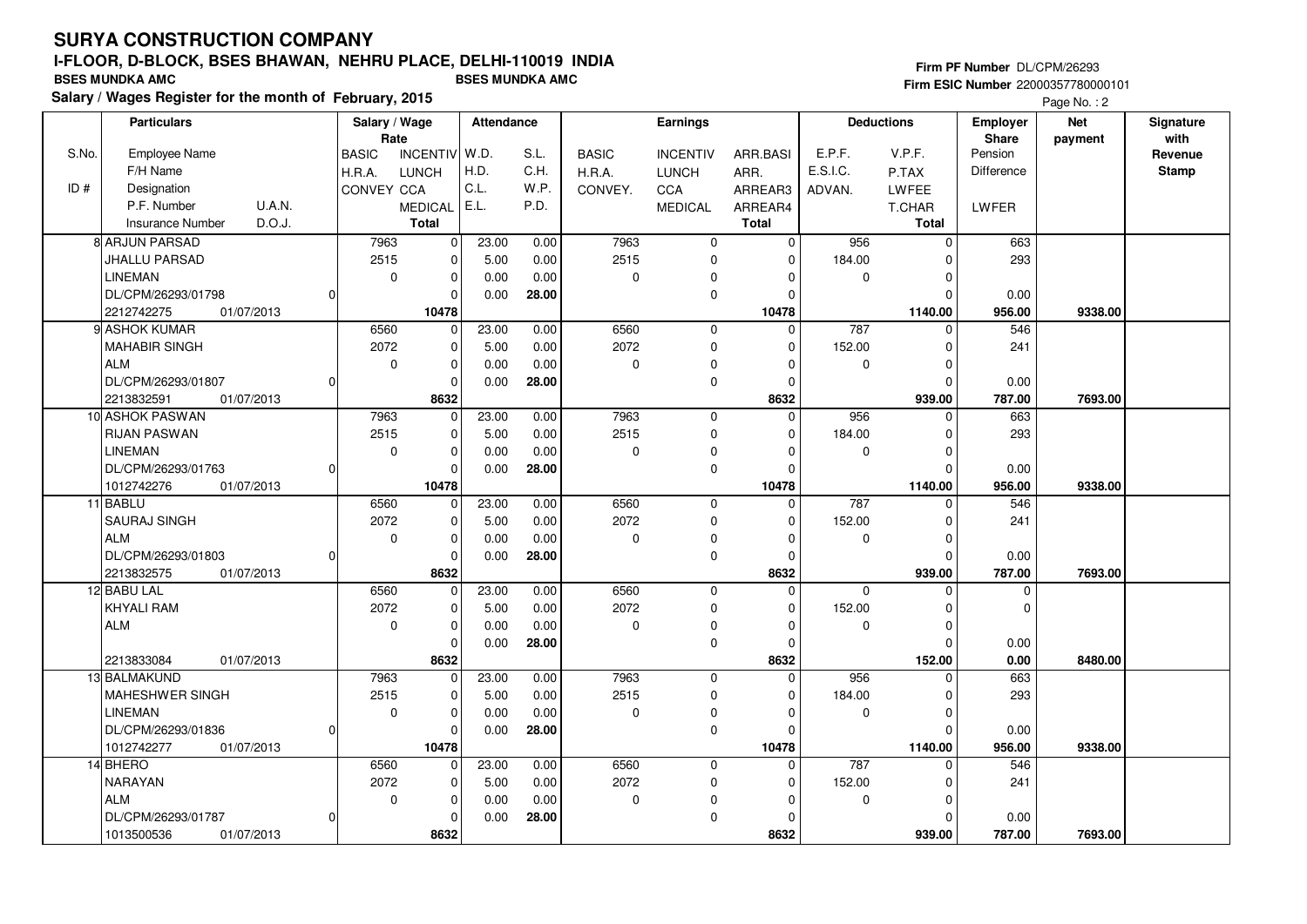# **SURYA CONSTRUCTION COMPANY**

## **I-FLOOR, D-BLOCK, BSES BHAWAN, NEHRU PLACE, DELHI-110019 INDIA**

**Salary / Wages Register for the month of February, 2015 BSES MUNDKA AMC BSES MUNDKA AMC**

#### **Firm PF Number** DL/CPM/26293 **Firm ESIC Number** 22000357780000101

|       | <b>Particulars</b>         |          | Salary / Wage        |                 | Attendance |       |              | <b>Earnings</b>     |              |             | <b>Deductions</b> | <b>Employer</b>         | <b>Net</b> | Signature       |
|-------|----------------------------|----------|----------------------|-----------------|------------|-------|--------------|---------------------|--------------|-------------|-------------------|-------------------------|------------|-----------------|
| S.No. | Employee Name              |          | Rate<br><b>BASIC</b> | <b>INCENTIV</b> | W.D.       | S.L.  | <b>BASIC</b> | <b>INCENTIV</b>     | ARR.BASI     | E.P.F.      | V.P.F.            | <b>Share</b><br>Pension | payment    | with<br>Revenue |
|       | F/H Name                   |          | H.R.A.               | <b>LUNCH</b>    | H.D.       | C.H.  | H.R.A.       | <b>LUNCH</b>        | ARR.         | E.S.I.C.    | P.TAX             | Difference              |            | <b>Stamp</b>    |
| ID#   | Designation                |          | CONVEY CCA           |                 | C.L.       | W.P.  | CONVEY.      | CCA                 | ARREAR3      | ADVAN.      | <b>LWFEE</b>      |                         |            |                 |
|       | P.F. Number<br>U.A.N.      |          |                      | <b>MEDICAL</b>  | E.L.       | P.D.  |              | <b>MEDICAL</b>      | ARREAR4      |             | T.CHAR            | LWFER                   |            |                 |
|       | D.O.J.<br>Insurance Number |          |                      | <b>Total</b>    |            |       |              |                     | <b>Total</b> |             | <b>Total</b>      |                         |            |                 |
|       | 15 BHUPENDER               |          | 6560                 | $\pmb{0}$       | 23.00      | 0.00  | 6560         | $\mathbf 0$         | $\Omega$     | 787         | $\Omega$          | 546                     |            |                 |
|       | OM PARKASH                 |          | 2072                 | $\pmb{0}$       | 5.00       | 0.00  | 2072         | $\mathbf 0$         | $\mathbf 0$  | 152.00      | $\Omega$          | 241                     |            |                 |
|       | <b>ALM</b>                 |          | $\mathbf 0$          | $\pmb{0}$       | 0.00       | 0.00  | $\pmb{0}$    | 0                   | $\Omega$     | $\mathbf 0$ | $\Omega$          |                         |            |                 |
|       | DL/CPM/26293/01839         |          |                      | $\Omega$        | 0.00       | 28.00 |              | $\mathbf 0$         | $\Omega$     |             | $\Omega$          | 0.00                    |            |                 |
|       | 2213834568<br>01/07/2013   |          |                      | 8632            |            |       |              |                     | 8632         |             | 939.00            | 787.00                  | 7693.00    |                 |
|       | 16 BIJENDER                |          | 6560                 | $\mathbf 0$     | 23.00      | 0.00  | 6560         | 0                   | $\Omega$     | 787         | $\Omega$          | 546                     |            |                 |
|       | <b>EIDAL SINGH</b>         |          | 2072                 | $\pmb{0}$       | 5.00       | 0.00  | 2072         | 0                   | $\Omega$     | 152.00      | $\Omega$          | 241                     |            |                 |
|       | <b>ALM</b>                 |          | $\mathbf 0$          | $\mathbf 0$     | 0.00       | 0.00  | 0            | 0                   | $\Omega$     | 0           | $\Omega$          |                         |            |                 |
|       | DL/CPM/26293/01811         |          |                      | $\Omega$        | 0.00       | 28.00 |              | 0                   | $\Omega$     |             | $\Omega$          | 0.00                    |            |                 |
|       | 2213832734<br>01/07/2013   |          |                      | 8632            |            |       |              |                     | 8632         |             | 939.00            | 787.00                  | 7693.00    |                 |
|       | 17 BIRENDRA MANDAL         |          | 6560                 | $\mathbf 0$     | 23.00      | 0.00  | 6560         | $\mathbf 0$         | $\mathbf 0$  | 787         | $\Omega$          | 546                     |            |                 |
|       | <b>DASHARATH MANDAL</b>    |          | 2072                 | $\pmb{0}$       | 5.00       | 0.00  | 2072         | 0                   | $\Omega$     | 152.00      | $\Omega$          | 241                     |            |                 |
|       | <b>ALM</b>                 |          | $\mathbf 0$          | $\mathbf 0$     | 0.00       | 0.00  | $\pmb{0}$    | 0                   | $\Omega$     | 0           | $\Omega$          |                         |            |                 |
|       | DL/CPM/26293/01853         | ŋ        |                      | $\Omega$        | 0.00       | 28.00 |              | $\mathbf 0$         | $\Omega$     |             | $\Omega$          | 0.00                    |            |                 |
|       | 2213863216<br>20/09/2013   |          |                      | 8632            |            |       |              |                     | 8632         |             | 939.00            | 787.00                  | 7693.00    |                 |
|       | 18 BRIJESH GUPTA           |          | 7963                 | $\pmb{0}$       | 0.00       | 0.00  | 0            | $\mathbf 0$         | $\Omega$     | $\Omega$    | $\Omega$          | $\mathbf 0$             |            |                 |
|       | PHOOL CHAND GUPTA          |          | 2515                 | $\pmb{0}$       | 0.00       | 0.00  | $\pmb{0}$    | $\mathsf{O}\xspace$ | $\Omega$     | 0.00        | $\Omega$          | $\Omega$                |            |                 |
|       | <b>LINEMAN</b>             |          | $\mathbf 0$          | $\mathbf 0$     | 0.00       | 28.00 | $\mathbf 0$  | 0                   | $\Omega$     | $\mathbf 0$ | $\Omega$          |                         |            |                 |
|       | DL/CPM/26293/02043         | $\Omega$ |                      | $\mathbf 0$     | 0.00       | 0.00  |              | 0                   | $\Omega$     |             | $\Omega$          | 0.00                    |            |                 |
|       | 2213977095<br>18/11/2014   |          |                      | 10478           |            |       |              |                     | $\bf{0}$     |             | 0.00              | 0.00                    | 0.00       |                 |
|       | 19 CHANDRASHEKHAR KU. SEN  |          | 6560                 | 0               | 23.00      | 0.00  | 6560         | $\mathbf 0$         | $\Omega$     | 787         |                   | 546                     |            |                 |
|       | <b>AGAMLAL SEN</b>         |          | 2072                 | 0               | 5.00       | 0.00  | 2072         | 0                   | $\Omega$     | 152.00      | O                 | 241                     |            |                 |
|       | <b>ALM</b>                 |          | $\mathbf 0$          | $\mathbf 0$     | 0.00       | 0.00  | $\mathbf 0$  | 0                   | $\Omega$     | $\mathbf 0$ | $\Omega$          |                         |            |                 |
|       | DL/CPM/26293/01817         | ŋ        |                      | $\mathbf 0$     | 0.00       | 28.00 |              | $\mathbf 0$         | $\Omega$     |             | $\Omega$          | 0.00                    |            |                 |
|       | 2213833080<br>01/07/2013   |          |                      | 8632            |            |       |              |                     | 8632         |             | 939.00            | 787.00                  | 7693.00    |                 |
|       | 20 CHHOTU KUMAR            |          | 7963                 | 0               | 23.00      | 0.00  | 7963         | $\mathbf 0$         | $\Omega$     | 956         | $\Omega$          | 663                     |            |                 |
|       | <b>GARBHI PRASAD SINGH</b> |          | 2515                 | 0               | 5.00       | 0.00  | 2515         | $\mathbf 0$         | $\Omega$     | 184.00      | $\Omega$          | 293                     |            |                 |
|       | <b>LINEMAN</b>             |          | $\Omega$             | $\pmb{0}$       | 0.00       | 0.00  | $\mathbf 0$  | 0                   | <sup>0</sup> | $\mathbf 0$ | ŋ                 |                         |            |                 |
|       | DL/CPM/26293/01765         | $\Omega$ |                      | $\Omega$        | 0.00       | 28.00 |              | 0                   | $\Omega$     |             | $\Omega$          | 0.00                    |            |                 |
|       | 01/07/2013<br>1012742281   |          |                      | 10478           |            |       |              |                     | 10478        |             | 1140.00           | 956.00                  | 9338.00    |                 |
|       | 21 DEEPAK KUMAR            |          | 7963                 | $\mathbf 0$     | 23.00      | 0.00  | 7963         | $\mathbf 0$         | $\Omega$     | 956         | O                 | 663                     |            |                 |
|       | <b>RAM NIWASH</b>          |          | 2515                 | 0               | 5.00       | 0.00  | 2515         | 0                   | $\Omega$     | 184.00      | n                 | 293                     |            |                 |
|       | <b>LINEMAN</b>             |          | $\mathbf 0$          | $\pmb{0}$       | 0.00       | 0.00  | $\pmb{0}$    | $\Omega$            | <sup>0</sup> | $\mathbf 0$ | ŋ                 |                         |            |                 |
|       | DL/CPM/26293/01794         |          |                      | $\Omega$        | 0.00       | 28.00 |              | 0                   |              |             |                   | 0.00                    |            |                 |
|       | 1113957143<br>01/07/2013   |          |                      | 10478           |            |       |              |                     | 10478        |             | 1140.00           | 956.00                  | 9338.00    |                 |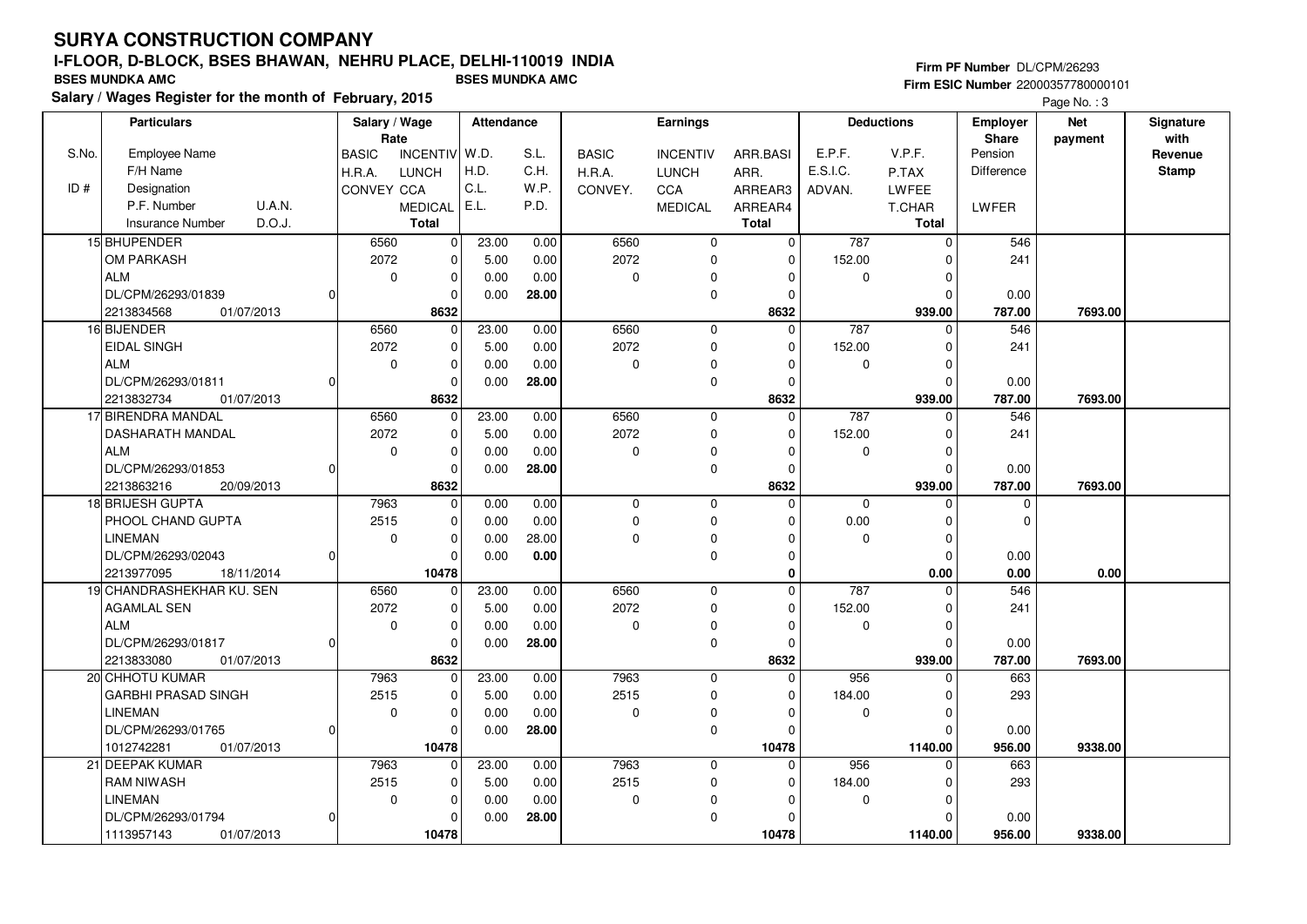**Salary / Wages Register for the month of February, 2015 BSES MUNDKA AMC BSES MUNDKA AMC**

#### **Firm PF Number** DL/CPM/26293 **Firm ESIC Number** 22000357780000101

| Rate<br>E.P.F.<br>V.P.F.<br>S.No.<br>Employee Name<br>  W.D.<br>S.L.<br>Pension<br><b>INCENTIV</b><br><b>BASIC</b><br><b>INCENTIV</b><br>ARR.BASI<br><b>BASIC</b><br>Revenue<br>H.D.<br>E.S.I.C.<br>F/H Name<br>C.H.<br>Difference<br>H.R.A.<br><b>LUNCH</b><br>H.R.A.<br><b>LUNCH</b><br>ARR.<br><b>Stamp</b><br>P.TAX<br>C.L.<br>ID#<br>W.P.<br>Designation<br>CONVEY CCA<br><b>CCA</b><br>CONVEY.<br>ARREAR3<br>ADVAN.<br><b>LWFEE</b><br>E.L.<br>P.F. Number<br><b>U.A.N.</b><br>P.D.<br><b>MEDICAL</b><br>ARREAR4<br>LWFER<br><b>MEDICAL</b><br>T.CHAR<br>D.O.J.<br><b>Total</b><br><b>Total</b><br><b>Insurance Number</b><br><b>Total</b><br>22 DINKAR KUMAR SEN<br>7963<br>23.00<br>0.00<br>7963<br>956<br>663<br>0<br>$\mathbf 0$<br>$\overline{0}$<br>$\mathbf 0$<br>2515<br>2515<br>293<br><b>AGAMLAL SEN</b><br>$\Omega$<br>5.00<br>0.00<br>$\mathbf 0$<br>184.00<br>$\Omega$<br>$\Omega$<br><b>LINEMAN</b><br>$\mathbf 0$<br>0.00<br>0<br>$\mathbf 0$<br>0.00<br>$\mathbf 0$<br>0<br>$\Omega$<br>$\mathbf 0$<br>DL/CPM/26293/01760<br>$\Omega$<br>0.00<br>28.00<br>0.00<br>$\Omega$<br>$\Omega$<br>01/07/2013<br>10478<br>10478<br>1140.00<br>956.00<br>1010079092<br>9338.00<br>7963<br>956<br>23 GAUTAM KUMAR<br>7963<br>23.00<br>0.00<br>$\mathbf 0$<br>663<br>0<br>0<br>$\mathbf 0$<br>2515<br><b>SRIDHAR SINGH</b><br>2515<br>$\Omega$<br>0.00<br>$\mathbf 0$<br>184.00<br>293<br>5.00<br>$\Omega$<br>$\Omega$<br><b>LINEMAN</b><br>$\mathbf 0$<br>$\mathbf 0$<br>0.00<br>0.00<br>0<br>$\mathbf 0$<br>0<br>$\Omega$<br>$\Omega$<br>DL/CPM/26293/01813<br>0.00<br>28.00<br>$\mathbf 0$<br>0.00<br>$\Omega$<br>$\Omega$<br>$\Omega$<br>2213832745<br>10478<br>10478<br>1140.00<br>956.00<br>9338.00<br>01/07/2013<br>24 GOVIND<br>23.00<br>0.00<br>7963<br>956<br>663<br>7963<br>$\mathbf 0$<br>0<br>$\Omega$<br>0<br><b>DILIP SINGH</b><br>2515<br>2515<br>$\Omega$<br>5.00<br>0.00<br>$\mathbf 0$<br>184.00<br>293<br>$\Omega$<br>$\Omega$<br><b>LINEMAN</b><br>$\mathbf 0$<br>0.00<br>0<br>0<br>0.00<br>$\mathbf 0$<br>0<br>$\mathbf 0$<br>$\Omega$<br>DL/CPM/26293/01808<br>0.00<br>28.00<br>$\mathbf 0$<br>$\mathbf 0$<br>$\Omega$<br>0.00<br>$\Omega$<br>2213832598<br>10478<br>10478<br>1140.00<br>956.00<br>01/07/2013<br>9338.00<br>25 GUDDU SINGH<br>23.00<br>0.00<br>7963<br>956<br>663<br>7963<br>$\mathbf 0$<br>$\Omega$<br>$\Omega$<br>$\Omega$<br>2515<br>SAURAJ SINGH<br>2515<br>$\Omega$<br>5.00<br>0.00<br>$\mathbf 0$<br>184.00<br>293<br>$\Omega$<br>$\mathbf 0$<br><b>LINEMAN</b><br>$\mathbf 0$<br>$\mathbf 0$<br>0.00<br>0.00<br>0<br>$\mathbf 0$<br>0<br>$\Omega$<br>$\Omega$<br>DL/CPM/26293/01832<br>0.00<br>28.00<br>$\mathbf 0$<br>$\Omega$<br>$\Omega$<br>0.00<br>$\Omega$<br>1012742408<br>10478<br>1140.00<br>956.00<br>9338.00<br>01/07/2013<br>10478<br>7963<br>$26$ HIRA<br>7963<br>23.00<br>0.00<br>956<br>$\Omega$<br>$\mathbf 0$<br>$\Omega$<br>$\Omega$<br>663<br>2515<br>CHHABU SINGH<br>2515<br>5.00<br>0.00<br>$\mathbf 0$<br>184.00<br>293<br>$\Omega$<br>$\Omega$<br>$\Omega$<br>0.00<br><b>LINEMAN</b><br>$\mathbf 0$<br>0<br>0.00<br>0<br>0<br>0<br>0<br>$\Omega$<br>$\pmb{0}$<br>DL/CPM/26293/01784<br>0.00<br>28.00<br>$\Omega$<br>0.00<br>$\Omega$<br>$\Omega$<br>$\Omega$<br>01/07/2013<br>10478<br>956.00<br>1013034860<br>10478<br>1140.00<br>9338.00<br>27 JASWANT<br>6560<br>6560<br>787<br>23.00<br>0.00<br>$\mathbf 0$<br>546<br>$\Omega$<br>$\Omega$<br>$\Omega$<br>2072<br>2072<br>$\mathbf 0$<br>152.00<br><b>BALWANT</b><br>5.00<br>0.00<br>$\mathbf 0$<br>241<br>$\Omega$<br>$\Omega$<br><b>ALM</b><br>$\mathbf 0$<br>$\mathbf 0$<br>0.00<br>0.00<br>0<br>0<br>0<br>0<br>$\Omega$<br>DL/CPM/26293/01824<br>28.00<br>$\mathbf 0$<br>0.00<br>0.00<br>$\Omega$<br>$\Omega$<br>$\Omega$<br><sup>0</sup><br>8632<br>787.00<br>2213833549<br>01/07/2013<br>8632<br>939.00<br>7693.00<br>28 JITENDRA PRASAD GUPTA<br>6560<br>$\Omega$<br>23.00<br>0.00<br>6560<br>$\mathbf 0$<br>$\Omega$<br>787<br>546<br>$\Omega$<br>2072<br>2072<br>PUNIT LAL PRASAD<br>0.00<br>152.00<br>$\mathbf 0$<br>5.00<br>$\mathbf 0$<br>241<br>$\Omega$<br>0<br><b>ALM</b><br>$\mathbf 0$<br>$\mathbf 0$<br>0.00<br>0.00<br>$\mathbf 0$<br>$\mathbf 0$<br>0<br>$\Omega$<br>0 | <b>Particulars</b> | Salary / Wage | Attendance |  | Earnings |  | <b>Deductions</b> | <b>Employer</b> | <b>Net</b> | Signature |
|------------------------------------------------------------------------------------------------------------------------------------------------------------------------------------------------------------------------------------------------------------------------------------------------------------------------------------------------------------------------------------------------------------------------------------------------------------------------------------------------------------------------------------------------------------------------------------------------------------------------------------------------------------------------------------------------------------------------------------------------------------------------------------------------------------------------------------------------------------------------------------------------------------------------------------------------------------------------------------------------------------------------------------------------------------------------------------------------------------------------------------------------------------------------------------------------------------------------------------------------------------------------------------------------------------------------------------------------------------------------------------------------------------------------------------------------------------------------------------------------------------------------------------------------------------------------------------------------------------------------------------------------------------------------------------------------------------------------------------------------------------------------------------------------------------------------------------------------------------------------------------------------------------------------------------------------------------------------------------------------------------------------------------------------------------------------------------------------------------------------------------------------------------------------------------------------------------------------------------------------------------------------------------------------------------------------------------------------------------------------------------------------------------------------------------------------------------------------------------------------------------------------------------------------------------------------------------------------------------------------------------------------------------------------------------------------------------------------------------------------------------------------------------------------------------------------------------------------------------------------------------------------------------------------------------------------------------------------------------------------------------------------------------------------------------------------------------------------------------------------------------------------------------------------------------------------------------------------------------------------------------------------------------------------------------------------------------------------------------------------------------------------------------------------------------------------------------------------------------------------------------------------------------------------------------------------------------------------------------------------------------------------------------------------------------------------------------------------------------------------------------------------------------------------------------------------------------------------------------------------------------------------------------------------------------------------------------------------------------------------------------------------------------------------------------------------------------------------------------------------------------------------------------------------------------------------------------------------------|--------------------|---------------|------------|--|----------|--|-------------------|-----------------|------------|-----------|
|                                                                                                                                                                                                                                                                                                                                                                                                                                                                                                                                                                                                                                                                                                                                                                                                                                                                                                                                                                                                                                                                                                                                                                                                                                                                                                                                                                                                                                                                                                                                                                                                                                                                                                                                                                                                                                                                                                                                                                                                                                                                                                                                                                                                                                                                                                                                                                                                                                                                                                                                                                                                                                                                                                                                                                                                                                                                                                                                                                                                                                                                                                                                                                                                                                                                                                                                                                                                                                                                                                                                                                                                                                                                                                                                                                                                                                                                                                                                                                                                                                                                                                                                                                                                                              |                    |               |            |  |          |  |                   | <b>Share</b>    | payment    | with      |
|                                                                                                                                                                                                                                                                                                                                                                                                                                                                                                                                                                                                                                                                                                                                                                                                                                                                                                                                                                                                                                                                                                                                                                                                                                                                                                                                                                                                                                                                                                                                                                                                                                                                                                                                                                                                                                                                                                                                                                                                                                                                                                                                                                                                                                                                                                                                                                                                                                                                                                                                                                                                                                                                                                                                                                                                                                                                                                                                                                                                                                                                                                                                                                                                                                                                                                                                                                                                                                                                                                                                                                                                                                                                                                                                                                                                                                                                                                                                                                                                                                                                                                                                                                                                                              |                    |               |            |  |          |  |                   |                 |            |           |
|                                                                                                                                                                                                                                                                                                                                                                                                                                                                                                                                                                                                                                                                                                                                                                                                                                                                                                                                                                                                                                                                                                                                                                                                                                                                                                                                                                                                                                                                                                                                                                                                                                                                                                                                                                                                                                                                                                                                                                                                                                                                                                                                                                                                                                                                                                                                                                                                                                                                                                                                                                                                                                                                                                                                                                                                                                                                                                                                                                                                                                                                                                                                                                                                                                                                                                                                                                                                                                                                                                                                                                                                                                                                                                                                                                                                                                                                                                                                                                                                                                                                                                                                                                                                                              |                    |               |            |  |          |  |                   |                 |            |           |
|                                                                                                                                                                                                                                                                                                                                                                                                                                                                                                                                                                                                                                                                                                                                                                                                                                                                                                                                                                                                                                                                                                                                                                                                                                                                                                                                                                                                                                                                                                                                                                                                                                                                                                                                                                                                                                                                                                                                                                                                                                                                                                                                                                                                                                                                                                                                                                                                                                                                                                                                                                                                                                                                                                                                                                                                                                                                                                                                                                                                                                                                                                                                                                                                                                                                                                                                                                                                                                                                                                                                                                                                                                                                                                                                                                                                                                                                                                                                                                                                                                                                                                                                                                                                                              |                    |               |            |  |          |  |                   |                 |            |           |
|                                                                                                                                                                                                                                                                                                                                                                                                                                                                                                                                                                                                                                                                                                                                                                                                                                                                                                                                                                                                                                                                                                                                                                                                                                                                                                                                                                                                                                                                                                                                                                                                                                                                                                                                                                                                                                                                                                                                                                                                                                                                                                                                                                                                                                                                                                                                                                                                                                                                                                                                                                                                                                                                                                                                                                                                                                                                                                                                                                                                                                                                                                                                                                                                                                                                                                                                                                                                                                                                                                                                                                                                                                                                                                                                                                                                                                                                                                                                                                                                                                                                                                                                                                                                                              |                    |               |            |  |          |  |                   |                 |            |           |
|                                                                                                                                                                                                                                                                                                                                                                                                                                                                                                                                                                                                                                                                                                                                                                                                                                                                                                                                                                                                                                                                                                                                                                                                                                                                                                                                                                                                                                                                                                                                                                                                                                                                                                                                                                                                                                                                                                                                                                                                                                                                                                                                                                                                                                                                                                                                                                                                                                                                                                                                                                                                                                                                                                                                                                                                                                                                                                                                                                                                                                                                                                                                                                                                                                                                                                                                                                                                                                                                                                                                                                                                                                                                                                                                                                                                                                                                                                                                                                                                                                                                                                                                                                                                                              |                    |               |            |  |          |  |                   |                 |            |           |
|                                                                                                                                                                                                                                                                                                                                                                                                                                                                                                                                                                                                                                                                                                                                                                                                                                                                                                                                                                                                                                                                                                                                                                                                                                                                                                                                                                                                                                                                                                                                                                                                                                                                                                                                                                                                                                                                                                                                                                                                                                                                                                                                                                                                                                                                                                                                                                                                                                                                                                                                                                                                                                                                                                                                                                                                                                                                                                                                                                                                                                                                                                                                                                                                                                                                                                                                                                                                                                                                                                                                                                                                                                                                                                                                                                                                                                                                                                                                                                                                                                                                                                                                                                                                                              |                    |               |            |  |          |  |                   |                 |            |           |
|                                                                                                                                                                                                                                                                                                                                                                                                                                                                                                                                                                                                                                                                                                                                                                                                                                                                                                                                                                                                                                                                                                                                                                                                                                                                                                                                                                                                                                                                                                                                                                                                                                                                                                                                                                                                                                                                                                                                                                                                                                                                                                                                                                                                                                                                                                                                                                                                                                                                                                                                                                                                                                                                                                                                                                                                                                                                                                                                                                                                                                                                                                                                                                                                                                                                                                                                                                                                                                                                                                                                                                                                                                                                                                                                                                                                                                                                                                                                                                                                                                                                                                                                                                                                                              |                    |               |            |  |          |  |                   |                 |            |           |
|                                                                                                                                                                                                                                                                                                                                                                                                                                                                                                                                                                                                                                                                                                                                                                                                                                                                                                                                                                                                                                                                                                                                                                                                                                                                                                                                                                                                                                                                                                                                                                                                                                                                                                                                                                                                                                                                                                                                                                                                                                                                                                                                                                                                                                                                                                                                                                                                                                                                                                                                                                                                                                                                                                                                                                                                                                                                                                                                                                                                                                                                                                                                                                                                                                                                                                                                                                                                                                                                                                                                                                                                                                                                                                                                                                                                                                                                                                                                                                                                                                                                                                                                                                                                                              |                    |               |            |  |          |  |                   |                 |            |           |
|                                                                                                                                                                                                                                                                                                                                                                                                                                                                                                                                                                                                                                                                                                                                                                                                                                                                                                                                                                                                                                                                                                                                                                                                                                                                                                                                                                                                                                                                                                                                                                                                                                                                                                                                                                                                                                                                                                                                                                                                                                                                                                                                                                                                                                                                                                                                                                                                                                                                                                                                                                                                                                                                                                                                                                                                                                                                                                                                                                                                                                                                                                                                                                                                                                                                                                                                                                                                                                                                                                                                                                                                                                                                                                                                                                                                                                                                                                                                                                                                                                                                                                                                                                                                                              |                    |               |            |  |          |  |                   |                 |            |           |
|                                                                                                                                                                                                                                                                                                                                                                                                                                                                                                                                                                                                                                                                                                                                                                                                                                                                                                                                                                                                                                                                                                                                                                                                                                                                                                                                                                                                                                                                                                                                                                                                                                                                                                                                                                                                                                                                                                                                                                                                                                                                                                                                                                                                                                                                                                                                                                                                                                                                                                                                                                                                                                                                                                                                                                                                                                                                                                                                                                                                                                                                                                                                                                                                                                                                                                                                                                                                                                                                                                                                                                                                                                                                                                                                                                                                                                                                                                                                                                                                                                                                                                                                                                                                                              |                    |               |            |  |          |  |                   |                 |            |           |
|                                                                                                                                                                                                                                                                                                                                                                                                                                                                                                                                                                                                                                                                                                                                                                                                                                                                                                                                                                                                                                                                                                                                                                                                                                                                                                                                                                                                                                                                                                                                                                                                                                                                                                                                                                                                                                                                                                                                                                                                                                                                                                                                                                                                                                                                                                                                                                                                                                                                                                                                                                                                                                                                                                                                                                                                                                                                                                                                                                                                                                                                                                                                                                                                                                                                                                                                                                                                                                                                                                                                                                                                                                                                                                                                                                                                                                                                                                                                                                                                                                                                                                                                                                                                                              |                    |               |            |  |          |  |                   |                 |            |           |
|                                                                                                                                                                                                                                                                                                                                                                                                                                                                                                                                                                                                                                                                                                                                                                                                                                                                                                                                                                                                                                                                                                                                                                                                                                                                                                                                                                                                                                                                                                                                                                                                                                                                                                                                                                                                                                                                                                                                                                                                                                                                                                                                                                                                                                                                                                                                                                                                                                                                                                                                                                                                                                                                                                                                                                                                                                                                                                                                                                                                                                                                                                                                                                                                                                                                                                                                                                                                                                                                                                                                                                                                                                                                                                                                                                                                                                                                                                                                                                                                                                                                                                                                                                                                                              |                    |               |            |  |          |  |                   |                 |            |           |
|                                                                                                                                                                                                                                                                                                                                                                                                                                                                                                                                                                                                                                                                                                                                                                                                                                                                                                                                                                                                                                                                                                                                                                                                                                                                                                                                                                                                                                                                                                                                                                                                                                                                                                                                                                                                                                                                                                                                                                                                                                                                                                                                                                                                                                                                                                                                                                                                                                                                                                                                                                                                                                                                                                                                                                                                                                                                                                                                                                                                                                                                                                                                                                                                                                                                                                                                                                                                                                                                                                                                                                                                                                                                                                                                                                                                                                                                                                                                                                                                                                                                                                                                                                                                                              |                    |               |            |  |          |  |                   |                 |            |           |
|                                                                                                                                                                                                                                                                                                                                                                                                                                                                                                                                                                                                                                                                                                                                                                                                                                                                                                                                                                                                                                                                                                                                                                                                                                                                                                                                                                                                                                                                                                                                                                                                                                                                                                                                                                                                                                                                                                                                                                                                                                                                                                                                                                                                                                                                                                                                                                                                                                                                                                                                                                                                                                                                                                                                                                                                                                                                                                                                                                                                                                                                                                                                                                                                                                                                                                                                                                                                                                                                                                                                                                                                                                                                                                                                                                                                                                                                                                                                                                                                                                                                                                                                                                                                                              |                    |               |            |  |          |  |                   |                 |            |           |
|                                                                                                                                                                                                                                                                                                                                                                                                                                                                                                                                                                                                                                                                                                                                                                                                                                                                                                                                                                                                                                                                                                                                                                                                                                                                                                                                                                                                                                                                                                                                                                                                                                                                                                                                                                                                                                                                                                                                                                                                                                                                                                                                                                                                                                                                                                                                                                                                                                                                                                                                                                                                                                                                                                                                                                                                                                                                                                                                                                                                                                                                                                                                                                                                                                                                                                                                                                                                                                                                                                                                                                                                                                                                                                                                                                                                                                                                                                                                                                                                                                                                                                                                                                                                                              |                    |               |            |  |          |  |                   |                 |            |           |
|                                                                                                                                                                                                                                                                                                                                                                                                                                                                                                                                                                                                                                                                                                                                                                                                                                                                                                                                                                                                                                                                                                                                                                                                                                                                                                                                                                                                                                                                                                                                                                                                                                                                                                                                                                                                                                                                                                                                                                                                                                                                                                                                                                                                                                                                                                                                                                                                                                                                                                                                                                                                                                                                                                                                                                                                                                                                                                                                                                                                                                                                                                                                                                                                                                                                                                                                                                                                                                                                                                                                                                                                                                                                                                                                                                                                                                                                                                                                                                                                                                                                                                                                                                                                                              |                    |               |            |  |          |  |                   |                 |            |           |
|                                                                                                                                                                                                                                                                                                                                                                                                                                                                                                                                                                                                                                                                                                                                                                                                                                                                                                                                                                                                                                                                                                                                                                                                                                                                                                                                                                                                                                                                                                                                                                                                                                                                                                                                                                                                                                                                                                                                                                                                                                                                                                                                                                                                                                                                                                                                                                                                                                                                                                                                                                                                                                                                                                                                                                                                                                                                                                                                                                                                                                                                                                                                                                                                                                                                                                                                                                                                                                                                                                                                                                                                                                                                                                                                                                                                                                                                                                                                                                                                                                                                                                                                                                                                                              |                    |               |            |  |          |  |                   |                 |            |           |
|                                                                                                                                                                                                                                                                                                                                                                                                                                                                                                                                                                                                                                                                                                                                                                                                                                                                                                                                                                                                                                                                                                                                                                                                                                                                                                                                                                                                                                                                                                                                                                                                                                                                                                                                                                                                                                                                                                                                                                                                                                                                                                                                                                                                                                                                                                                                                                                                                                                                                                                                                                                                                                                                                                                                                                                                                                                                                                                                                                                                                                                                                                                                                                                                                                                                                                                                                                                                                                                                                                                                                                                                                                                                                                                                                                                                                                                                                                                                                                                                                                                                                                                                                                                                                              |                    |               |            |  |          |  |                   |                 |            |           |
|                                                                                                                                                                                                                                                                                                                                                                                                                                                                                                                                                                                                                                                                                                                                                                                                                                                                                                                                                                                                                                                                                                                                                                                                                                                                                                                                                                                                                                                                                                                                                                                                                                                                                                                                                                                                                                                                                                                                                                                                                                                                                                                                                                                                                                                                                                                                                                                                                                                                                                                                                                                                                                                                                                                                                                                                                                                                                                                                                                                                                                                                                                                                                                                                                                                                                                                                                                                                                                                                                                                                                                                                                                                                                                                                                                                                                                                                                                                                                                                                                                                                                                                                                                                                                              |                    |               |            |  |          |  |                   |                 |            |           |
|                                                                                                                                                                                                                                                                                                                                                                                                                                                                                                                                                                                                                                                                                                                                                                                                                                                                                                                                                                                                                                                                                                                                                                                                                                                                                                                                                                                                                                                                                                                                                                                                                                                                                                                                                                                                                                                                                                                                                                                                                                                                                                                                                                                                                                                                                                                                                                                                                                                                                                                                                                                                                                                                                                                                                                                                                                                                                                                                                                                                                                                                                                                                                                                                                                                                                                                                                                                                                                                                                                                                                                                                                                                                                                                                                                                                                                                                                                                                                                                                                                                                                                                                                                                                                              |                    |               |            |  |          |  |                   |                 |            |           |
|                                                                                                                                                                                                                                                                                                                                                                                                                                                                                                                                                                                                                                                                                                                                                                                                                                                                                                                                                                                                                                                                                                                                                                                                                                                                                                                                                                                                                                                                                                                                                                                                                                                                                                                                                                                                                                                                                                                                                                                                                                                                                                                                                                                                                                                                                                                                                                                                                                                                                                                                                                                                                                                                                                                                                                                                                                                                                                                                                                                                                                                                                                                                                                                                                                                                                                                                                                                                                                                                                                                                                                                                                                                                                                                                                                                                                                                                                                                                                                                                                                                                                                                                                                                                                              |                    |               |            |  |          |  |                   |                 |            |           |
|                                                                                                                                                                                                                                                                                                                                                                                                                                                                                                                                                                                                                                                                                                                                                                                                                                                                                                                                                                                                                                                                                                                                                                                                                                                                                                                                                                                                                                                                                                                                                                                                                                                                                                                                                                                                                                                                                                                                                                                                                                                                                                                                                                                                                                                                                                                                                                                                                                                                                                                                                                                                                                                                                                                                                                                                                                                                                                                                                                                                                                                                                                                                                                                                                                                                                                                                                                                                                                                                                                                                                                                                                                                                                                                                                                                                                                                                                                                                                                                                                                                                                                                                                                                                                              |                    |               |            |  |          |  |                   |                 |            |           |
|                                                                                                                                                                                                                                                                                                                                                                                                                                                                                                                                                                                                                                                                                                                                                                                                                                                                                                                                                                                                                                                                                                                                                                                                                                                                                                                                                                                                                                                                                                                                                                                                                                                                                                                                                                                                                                                                                                                                                                                                                                                                                                                                                                                                                                                                                                                                                                                                                                                                                                                                                                                                                                                                                                                                                                                                                                                                                                                                                                                                                                                                                                                                                                                                                                                                                                                                                                                                                                                                                                                                                                                                                                                                                                                                                                                                                                                                                                                                                                                                                                                                                                                                                                                                                              |                    |               |            |  |          |  |                   |                 |            |           |
|                                                                                                                                                                                                                                                                                                                                                                                                                                                                                                                                                                                                                                                                                                                                                                                                                                                                                                                                                                                                                                                                                                                                                                                                                                                                                                                                                                                                                                                                                                                                                                                                                                                                                                                                                                                                                                                                                                                                                                                                                                                                                                                                                                                                                                                                                                                                                                                                                                                                                                                                                                                                                                                                                                                                                                                                                                                                                                                                                                                                                                                                                                                                                                                                                                                                                                                                                                                                                                                                                                                                                                                                                                                                                                                                                                                                                                                                                                                                                                                                                                                                                                                                                                                                                              |                    |               |            |  |          |  |                   |                 |            |           |
|                                                                                                                                                                                                                                                                                                                                                                                                                                                                                                                                                                                                                                                                                                                                                                                                                                                                                                                                                                                                                                                                                                                                                                                                                                                                                                                                                                                                                                                                                                                                                                                                                                                                                                                                                                                                                                                                                                                                                                                                                                                                                                                                                                                                                                                                                                                                                                                                                                                                                                                                                                                                                                                                                                                                                                                                                                                                                                                                                                                                                                                                                                                                                                                                                                                                                                                                                                                                                                                                                                                                                                                                                                                                                                                                                                                                                                                                                                                                                                                                                                                                                                                                                                                                                              |                    |               |            |  |          |  |                   |                 |            |           |
|                                                                                                                                                                                                                                                                                                                                                                                                                                                                                                                                                                                                                                                                                                                                                                                                                                                                                                                                                                                                                                                                                                                                                                                                                                                                                                                                                                                                                                                                                                                                                                                                                                                                                                                                                                                                                                                                                                                                                                                                                                                                                                                                                                                                                                                                                                                                                                                                                                                                                                                                                                                                                                                                                                                                                                                                                                                                                                                                                                                                                                                                                                                                                                                                                                                                                                                                                                                                                                                                                                                                                                                                                                                                                                                                                                                                                                                                                                                                                                                                                                                                                                                                                                                                                              |                    |               |            |  |          |  |                   |                 |            |           |
|                                                                                                                                                                                                                                                                                                                                                                                                                                                                                                                                                                                                                                                                                                                                                                                                                                                                                                                                                                                                                                                                                                                                                                                                                                                                                                                                                                                                                                                                                                                                                                                                                                                                                                                                                                                                                                                                                                                                                                                                                                                                                                                                                                                                                                                                                                                                                                                                                                                                                                                                                                                                                                                                                                                                                                                                                                                                                                                                                                                                                                                                                                                                                                                                                                                                                                                                                                                                                                                                                                                                                                                                                                                                                                                                                                                                                                                                                                                                                                                                                                                                                                                                                                                                                              |                    |               |            |  |          |  |                   |                 |            |           |
|                                                                                                                                                                                                                                                                                                                                                                                                                                                                                                                                                                                                                                                                                                                                                                                                                                                                                                                                                                                                                                                                                                                                                                                                                                                                                                                                                                                                                                                                                                                                                                                                                                                                                                                                                                                                                                                                                                                                                                                                                                                                                                                                                                                                                                                                                                                                                                                                                                                                                                                                                                                                                                                                                                                                                                                                                                                                                                                                                                                                                                                                                                                                                                                                                                                                                                                                                                                                                                                                                                                                                                                                                                                                                                                                                                                                                                                                                                                                                                                                                                                                                                                                                                                                                              |                    |               |            |  |          |  |                   |                 |            |           |
|                                                                                                                                                                                                                                                                                                                                                                                                                                                                                                                                                                                                                                                                                                                                                                                                                                                                                                                                                                                                                                                                                                                                                                                                                                                                                                                                                                                                                                                                                                                                                                                                                                                                                                                                                                                                                                                                                                                                                                                                                                                                                                                                                                                                                                                                                                                                                                                                                                                                                                                                                                                                                                                                                                                                                                                                                                                                                                                                                                                                                                                                                                                                                                                                                                                                                                                                                                                                                                                                                                                                                                                                                                                                                                                                                                                                                                                                                                                                                                                                                                                                                                                                                                                                                              |                    |               |            |  |          |  |                   |                 |            |           |
|                                                                                                                                                                                                                                                                                                                                                                                                                                                                                                                                                                                                                                                                                                                                                                                                                                                                                                                                                                                                                                                                                                                                                                                                                                                                                                                                                                                                                                                                                                                                                                                                                                                                                                                                                                                                                                                                                                                                                                                                                                                                                                                                                                                                                                                                                                                                                                                                                                                                                                                                                                                                                                                                                                                                                                                                                                                                                                                                                                                                                                                                                                                                                                                                                                                                                                                                                                                                                                                                                                                                                                                                                                                                                                                                                                                                                                                                                                                                                                                                                                                                                                                                                                                                                              |                    |               |            |  |          |  |                   |                 |            |           |
|                                                                                                                                                                                                                                                                                                                                                                                                                                                                                                                                                                                                                                                                                                                                                                                                                                                                                                                                                                                                                                                                                                                                                                                                                                                                                                                                                                                                                                                                                                                                                                                                                                                                                                                                                                                                                                                                                                                                                                                                                                                                                                                                                                                                                                                                                                                                                                                                                                                                                                                                                                                                                                                                                                                                                                                                                                                                                                                                                                                                                                                                                                                                                                                                                                                                                                                                                                                                                                                                                                                                                                                                                                                                                                                                                                                                                                                                                                                                                                                                                                                                                                                                                                                                                              |                    |               |            |  |          |  |                   |                 |            |           |
|                                                                                                                                                                                                                                                                                                                                                                                                                                                                                                                                                                                                                                                                                                                                                                                                                                                                                                                                                                                                                                                                                                                                                                                                                                                                                                                                                                                                                                                                                                                                                                                                                                                                                                                                                                                                                                                                                                                                                                                                                                                                                                                                                                                                                                                                                                                                                                                                                                                                                                                                                                                                                                                                                                                                                                                                                                                                                                                                                                                                                                                                                                                                                                                                                                                                                                                                                                                                                                                                                                                                                                                                                                                                                                                                                                                                                                                                                                                                                                                                                                                                                                                                                                                                                              |                    |               |            |  |          |  |                   |                 |            |           |
|                                                                                                                                                                                                                                                                                                                                                                                                                                                                                                                                                                                                                                                                                                                                                                                                                                                                                                                                                                                                                                                                                                                                                                                                                                                                                                                                                                                                                                                                                                                                                                                                                                                                                                                                                                                                                                                                                                                                                                                                                                                                                                                                                                                                                                                                                                                                                                                                                                                                                                                                                                                                                                                                                                                                                                                                                                                                                                                                                                                                                                                                                                                                                                                                                                                                                                                                                                                                                                                                                                                                                                                                                                                                                                                                                                                                                                                                                                                                                                                                                                                                                                                                                                                                                              |                    |               |            |  |          |  |                   |                 |            |           |
|                                                                                                                                                                                                                                                                                                                                                                                                                                                                                                                                                                                                                                                                                                                                                                                                                                                                                                                                                                                                                                                                                                                                                                                                                                                                                                                                                                                                                                                                                                                                                                                                                                                                                                                                                                                                                                                                                                                                                                                                                                                                                                                                                                                                                                                                                                                                                                                                                                                                                                                                                                                                                                                                                                                                                                                                                                                                                                                                                                                                                                                                                                                                                                                                                                                                                                                                                                                                                                                                                                                                                                                                                                                                                                                                                                                                                                                                                                                                                                                                                                                                                                                                                                                                                              |                    |               |            |  |          |  |                   |                 |            |           |
|                                                                                                                                                                                                                                                                                                                                                                                                                                                                                                                                                                                                                                                                                                                                                                                                                                                                                                                                                                                                                                                                                                                                                                                                                                                                                                                                                                                                                                                                                                                                                                                                                                                                                                                                                                                                                                                                                                                                                                                                                                                                                                                                                                                                                                                                                                                                                                                                                                                                                                                                                                                                                                                                                                                                                                                                                                                                                                                                                                                                                                                                                                                                                                                                                                                                                                                                                                                                                                                                                                                                                                                                                                                                                                                                                                                                                                                                                                                                                                                                                                                                                                                                                                                                                              |                    |               |            |  |          |  |                   |                 |            |           |
|                                                                                                                                                                                                                                                                                                                                                                                                                                                                                                                                                                                                                                                                                                                                                                                                                                                                                                                                                                                                                                                                                                                                                                                                                                                                                                                                                                                                                                                                                                                                                                                                                                                                                                                                                                                                                                                                                                                                                                                                                                                                                                                                                                                                                                                                                                                                                                                                                                                                                                                                                                                                                                                                                                                                                                                                                                                                                                                                                                                                                                                                                                                                                                                                                                                                                                                                                                                                                                                                                                                                                                                                                                                                                                                                                                                                                                                                                                                                                                                                                                                                                                                                                                                                                              |                    |               |            |  |          |  |                   |                 |            |           |
|                                                                                                                                                                                                                                                                                                                                                                                                                                                                                                                                                                                                                                                                                                                                                                                                                                                                                                                                                                                                                                                                                                                                                                                                                                                                                                                                                                                                                                                                                                                                                                                                                                                                                                                                                                                                                                                                                                                                                                                                                                                                                                                                                                                                                                                                                                                                                                                                                                                                                                                                                                                                                                                                                                                                                                                                                                                                                                                                                                                                                                                                                                                                                                                                                                                                                                                                                                                                                                                                                                                                                                                                                                                                                                                                                                                                                                                                                                                                                                                                                                                                                                                                                                                                                              |                    |               |            |  |          |  |                   |                 |            |           |
| DL/CPM/26293/01846<br>28.00<br>$\mathbf 0$<br>$\Omega$<br>0.00<br>0.00<br>$\Omega$<br>O                                                                                                                                                                                                                                                                                                                                                                                                                                                                                                                                                                                                                                                                                                                                                                                                                                                                                                                                                                                                                                                                                                                                                                                                                                                                                                                                                                                                                                                                                                                                                                                                                                                                                                                                                                                                                                                                                                                                                                                                                                                                                                                                                                                                                                                                                                                                                                                                                                                                                                                                                                                                                                                                                                                                                                                                                                                                                                                                                                                                                                                                                                                                                                                                                                                                                                                                                                                                                                                                                                                                                                                                                                                                                                                                                                                                                                                                                                                                                                                                                                                                                                                                      |                    |               |            |  |          |  |                   |                 |            |           |
| 8632<br>8632<br>2213857489<br>02/09/2013<br>939.00<br>787.00<br>7693.00                                                                                                                                                                                                                                                                                                                                                                                                                                                                                                                                                                                                                                                                                                                                                                                                                                                                                                                                                                                                                                                                                                                                                                                                                                                                                                                                                                                                                                                                                                                                                                                                                                                                                                                                                                                                                                                                                                                                                                                                                                                                                                                                                                                                                                                                                                                                                                                                                                                                                                                                                                                                                                                                                                                                                                                                                                                                                                                                                                                                                                                                                                                                                                                                                                                                                                                                                                                                                                                                                                                                                                                                                                                                                                                                                                                                                                                                                                                                                                                                                                                                                                                                                      |                    |               |            |  |          |  |                   |                 |            |           |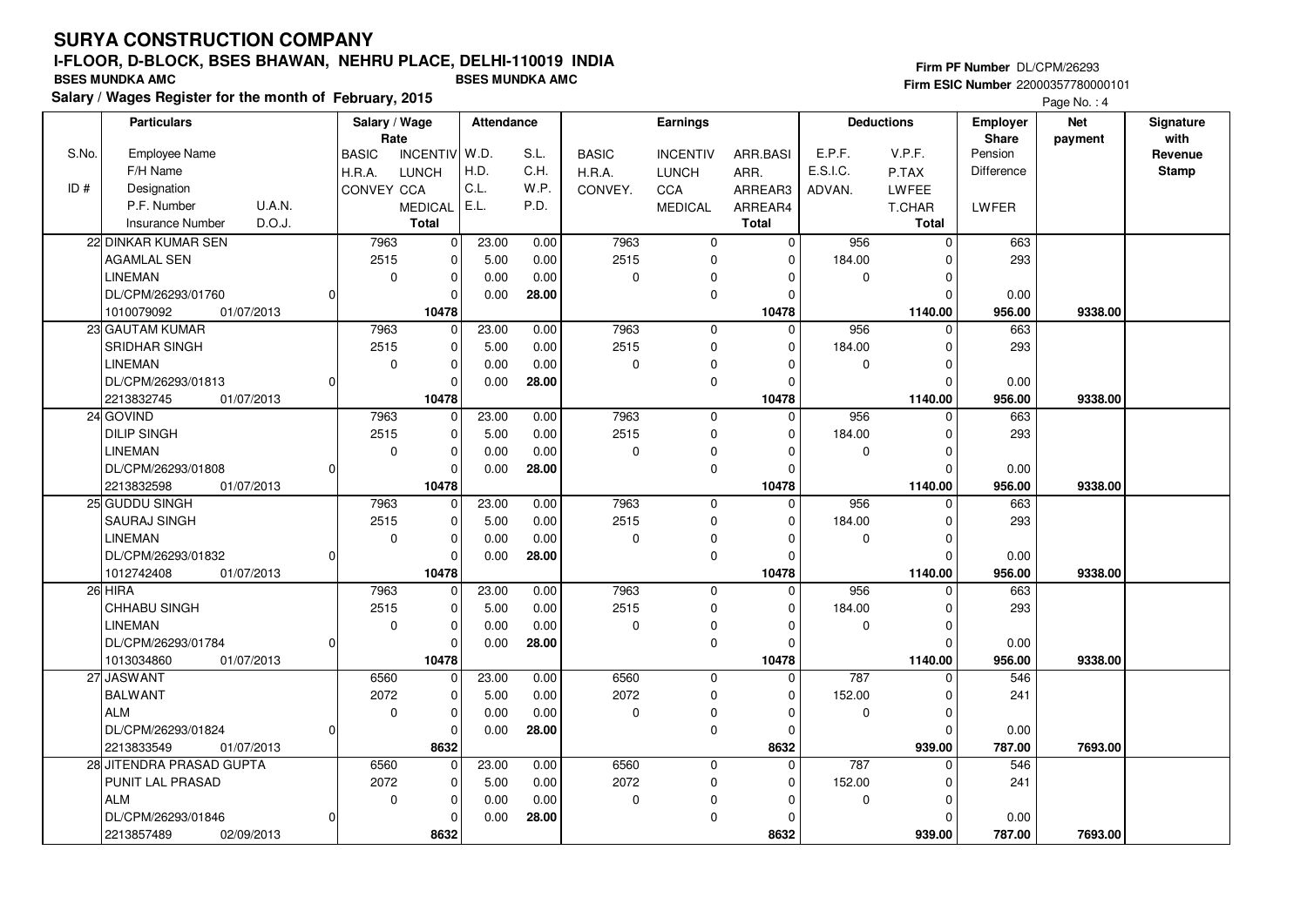**Salary / Wages Register for the month of February, 2015 BSES MUNDKA AMC BSES MUNDKA AMC**

#### **Firm PF Number** DL/CPM/26293 **Firm ESIC Number** 22000357780000101

|       | <b>Particulars</b>                | Salary / Wage |                 | Attendance |       |              | Earnings        |                |          | <b>Deductions</b> | <b>Employer</b> | <b>Net</b> | Signature    |
|-------|-----------------------------------|---------------|-----------------|------------|-------|--------------|-----------------|----------------|----------|-------------------|-----------------|------------|--------------|
|       |                                   | Rate          |                 |            |       |              |                 |                |          |                   | <b>Share</b>    | payment    | with         |
| S.No. | Employee Name                     | <b>BASIC</b>  | <b>INCENTIV</b> | W.D.       | S.L.  | <b>BASIC</b> | <b>INCENTIV</b> | ARR.BASI       | E.P.F.   | V.P.F.            | Pension         |            | Revenue      |
|       | F/H Name                          | H.R.A.        | <b>LUNCH</b>    | H.D.       | C.H.  | H.R.A.       | <b>LUNCH</b>    | ARR.           | E.S.I.C. | P.TAX             | Difference      |            | <b>Stamp</b> |
| ID#   | Designation                       | CONVEY CCA    |                 | C.L.       | W.P.  | CONVEY.      | CCA             | ARREAR3        | ADVAN.   | LWFEE             |                 |            |              |
|       | P.F. Number<br>U.A.N.             |               | <b>MEDICAL</b>  | E.L.       | P.D.  |              | <b>MEDICAL</b>  | ARREAR4        |          | T.CHAR            | LWFER           |            |              |
|       | D.O.J.<br><b>Insurance Number</b> |               | <b>Total</b>    |            |       |              |                 | <b>Total</b>   |          | <b>Total</b>      |                 |            |              |
|       | 29 KAILASH SHARMA                 | 6560          | $\Omega$        | 23.00      | 0.00  | 6560         | $\mathbf 0$     | $\overline{0}$ | 787      | $\mathbf 0$       | 546             |            |              |
|       | KISHAN SHARMA                     | 2072          | $\mathbf 0$     | 5.00       | 0.00  | 2072         | $\mathbf 0$     | 0              | 152.00   | $\mathbf 0$       | 241             |            |              |
|       | <b>ALM</b>                        | $\mathbf 0$   | $\mathbf 0$     | 0.00       | 0.00  | 0            | 0               | $\Omega$       | 0        | $\Omega$          |                 |            |              |
|       | DL/CPM/26293/01833                |               | $\Omega$        | 0.00       | 28.00 |              | $\mathbf 0$     | $\Omega$       |          | $\Omega$          | 0.00            |            |              |
|       | 1013466763<br>01/07/2013          |               | 8632            |            |       |              |                 | 8632           |          | 939.00            | 787.00          | 7693.00    |              |
|       | 30 KAILASH SINGH                  | 7963          | $\mathbf 0$     | 23.00      | 0.00  | 7963         | $\mathbf 0$     | $\mathbf 0$    | 956      | $\mathbf 0$       | 663             |            |              |
|       | SIKENDER SINGH                    | 2515          | $\Omega$        | 5.00       | 0.00  | 2515         | $\mathbf 0$     | $\Omega$       | 184.00   | $\Omega$          | 293             |            |              |
|       | <b>LINEMAN</b>                    | $\mathbf 0$   | $\mathbf 0$     | 0.00       | 0.00  | 0            | $\mathbf 0$     | $\Omega$       | 0        | $\mathbf 0$       |                 |            |              |
|       | DL/CPM/26293/01779                |               | $\Omega$        | 0.00       | 28.00 |              | $\mathbf 0$     | $\Omega$       |          | $\Omega$          | 0.00            |            |              |
|       | 1012925370<br>01/07/2013          |               | 10478           |            |       |              |                 | 10478          |          | 1140.00           | 956.00          | 9338.00    |              |
|       | 31 KANHAIYA KUMAR                 | 6560          | $\mathbf 0$     | 23.00      | 0.00  | 6560         | $\mathbf 0$     | 0              | 787      | $\Omega$          | 546             |            |              |
|       | <b>LAL CHAND</b>                  | 2072          | $\Omega$        | 5.00       | 0.00  | 2072         | $\mathbf 0$     | $\Omega$       | 152.00   | $\Omega$          | 241             |            |              |
|       | <b>ALM</b>                        | $\mathbf 0$   | $\mathbf 0$     | 0.00       | 0.00  | 0            | $\mathbf 0$     | $\Omega$       | 0        | $\mathbf 0$       |                 |            |              |
|       | DL/CPM/26293/01767                |               | $\mathbf 0$     | 0.00       | 28.00 |              | $\mathbf 0$     | $\Omega$       |          | $\Omega$          | 0.00            |            |              |
|       | 1012742402<br>01/07/2013          |               | 8632            |            |       |              |                 | 8632           |          | 939.00            | 787.00          | 7693.00    |              |
|       | 32 KANHAIYA KUMAR                 | 7963          | $\Omega$        | 23.00      | 0.00  | 7963         | $\mathbf 0$     | $\Omega$       | 956      | $\Omega$          | 663             |            |              |
|       | KISHAN SINGH                      | 2515          | $\Omega$        | 5.00       | 0.00  | 2515         | $\mathbf 0$     | $\Omega$       | 184.00   | $\mathbf 0$       | 293             |            |              |
|       | <b>LINEMAN</b>                    | $\mathbf 0$   | $\Omega$        | 0.00       | 0.00  | 0            | 0               | $\Omega$       | 0        | $\Omega$          |                 |            |              |
|       | DL/CPM/26293/01791                |               | $\Omega$        | 0.00       | 28.00 |              | $\mathbf 0$     | $\Omega$       |          | $\Omega$          | 0.00            |            |              |
|       | 1112779267<br>01/07/2013          |               | 10478           |            |       |              |                 | 10478          |          | 1140.00           | 956.00          | 9338.00    |              |
|       | 33 KAPIL                          | 7963          | $\Omega$        | 23.00      | 0.00  | 7963         | $\mathbf 0$     | $\Omega$       | 956      | $\Omega$          | 663             |            |              |
|       | CHHOTU PRASAD SINGH               | 2515          | $\Omega$        | 5.00       | 0.00  | 2515         | $\mathbf 0$     | $\Omega$       | 184.00   | $\Omega$          | 293             |            |              |
|       | <b>LINEMAN</b>                    | $\mathbf 0$   | 0               | 0.00       | 0.00  | 0            | 0               | $\Omega$       | 0        | 0                 |                 |            |              |
|       | DL/CPM/26293/01768                | $\Omega$      | $\Omega$        | 0.00       | 28.00 |              | $\mathbf 0$     | $\Omega$       |          | $\Omega$          | 0.00            |            |              |
|       | 1012742400<br>01/07/2013          |               | 10478           |            |       |              |                 | 10478          |          | 1140.00           | 956.00          | 9338.00    |              |
|       | 34 KIRPAL SINGH                   | 7963          | $\Omega$        | 23.00      | 0.00  | 7963         | $\mathbf 0$     | 0              | 956      | $\Omega$          | 663             |            |              |
|       | MAHENDRA SINGH                    | 2515          | $\mathbf 0$     | 5.00       | 0.00  | 2515         | $\mathbf 0$     | $\Omega$       | 184.00   | $\mathbf 0$       | 293             |            |              |
|       | LINEMAN                           | $\mathbf 0$   | $\mathbf 0$     | 0.00       | 0.00  | 0            | 0               | $\Omega$       | 0        | $\mathbf 0$       |                 |            |              |
|       | DL/CPM/26293/01835                |               | $\Omega$        | 0.00       | 28.00 |              | $\mathbf 0$     | $\Omega$       |          | $\Omega$          | 0.00            |            |              |
|       | 1013528814<br>01/07/2013          |               | 10478           |            |       |              |                 | 10478          |          | 1140.00           | 956.00          | 9338.00    |              |
|       | 35 LAXMAN SINGH                   | 6560          | $\Omega$        | 23.00      | 0.00  | 6560         | $\mathbf 0$     | $\Omega$       | 787      | $\Omega$          | 546             |            |              |
|       | <b>DIPTI SINGH</b>                | 2072          | $\mathbf 0$     | 5.00       | 0.00  | 2072         | 0               | $\Omega$       | 152.00   | 0                 | 241             |            |              |
|       | <b>ALM</b>                        | 0             | $\mathbf 0$     | 0.00       | 0.00  | 0            | $\Omega$        | $\Omega$       | 0        | $\Omega$          |                 |            |              |
|       | DL/CPM/26293/01789                |               | $\Omega$        | 0.00       | 28.00 |              | $\mathbf 0$     | $\Omega$       |          | $\Omega$          | 0.00            |            |              |
|       | 1013644118<br>01/07/2013          |               | 8632            |            |       |              |                 | 8632           |          | 939.00            | 787.00          | 7693.00    |              |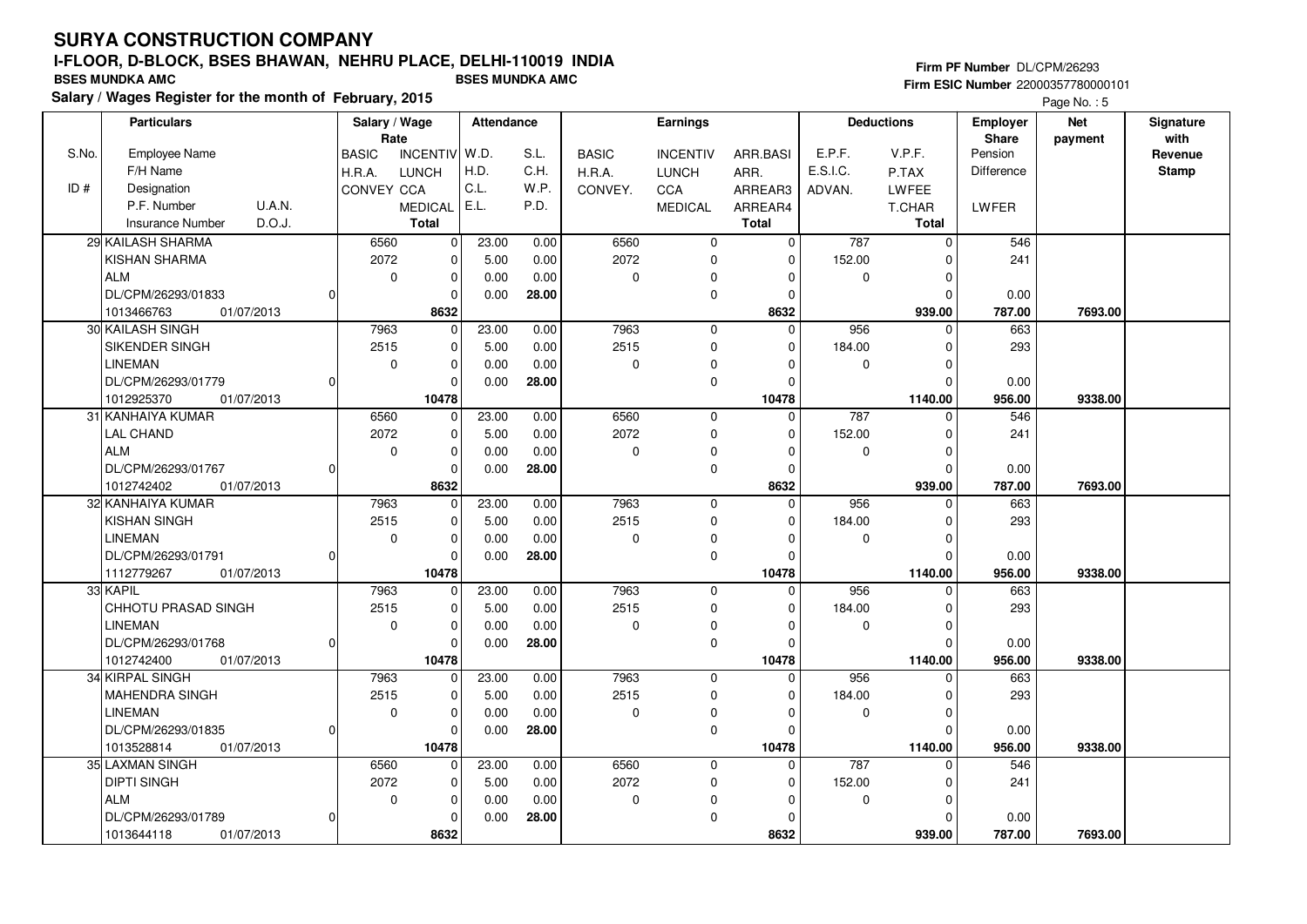**Salary / Wages Register for the month of February, 2015 BSES MUNDKA AMC BSES MUNDKA AMC**

#### **Firm PF Number** DL/CPM/26293 **Firm ESIC Number** 22000357780000101

|       | <b>Particulars</b>                                 | Salary / Wage | Rate                 | Attendance |              |              | Earnings        |                     |          | <b>Deductions</b>       | <b>Employer</b><br>Share | <b>Net</b><br>payment | Signature<br>with |
|-------|----------------------------------------------------|---------------|----------------------|------------|--------------|--------------|-----------------|---------------------|----------|-------------------------|--------------------------|-----------------------|-------------------|
| S.No. | <b>Employee Name</b>                               | <b>BASIC</b>  | <b>INCENTIV</b>      | W.D.       | S.L.         | <b>BASIC</b> | <b>INCENTIV</b> | ARR.BASI            | E.P.F.   | V.P.F.                  | Pension                  |                       | Revenue           |
|       | F/H Name                                           | H.R.A.        | <b>LUNCH</b>         | H.D.       | C.H.         | H.R.A.       | <b>LUNCH</b>    | ARR.                | E.S.I.C. | P.TAX                   | Difference               |                       | <b>Stamp</b>      |
| ID#   | Designation                                        | CONVEY CCA    |                      | C.L.       | W.P.         | CONVEY.      | CCA             | ARREAR3             | ADVAN.   | LWFEE                   |                          |                       |                   |
|       | U.A.N.<br>P.F. Number                              |               | MEDICAL              | E.L.       | P.D.         |              | <b>MEDICAL</b>  | ARREAR4             |          | <b>T.CHAR</b>           | <b>LWFER</b>             |                       |                   |
|       | D.O.J.<br><b>Insurance Number</b>                  |               | <b>Total</b>         |            |              |              |                 | <b>Total</b>        |          | <b>Total</b>            |                          |                       |                   |
|       | 36 MAHESH CHAND                                    | 7963          | $\mathbf 0$          | 23.00      | 0.00         | 7963         | $\mathbf 0$     | $\mathbf 0$         | 956      | $\mathbf 0$             | 663                      |                       |                   |
|       | LT GYAN CHAND                                      | 2515          | $\mathbf 0$          | 5.00       | 0.00         | 2515         | $\mathbf 0$     | $\Omega$            | 184.00   | $\Omega$                | 293                      |                       |                   |
|       | <b>LINEMAN</b>                                     | $\mathbf 0$   | $\mathbf 0$          | 0.00       | 0.00         | 0            | $\mathbf 0$     | $\Omega$            | 0        | $\Omega$                |                          |                       |                   |
|       | DL/CPM/26293/01769                                 |               | $\Omega$             | 0.00       | 28.00        |              | $\mathbf 0$     | $\Omega$            |          | $\Omega$                | 0.00                     |                       |                   |
|       | 1012742402<br>01/07/2013                           |               | 10478                |            |              |              |                 | 10478               |          | 1140.00                 | 956.00                   | 9338.00               |                   |
|       | 37 MANOJ                                           | 7963          | $\Omega$             | 23.00      | 0.00         | 7963         | $\mathbf 0$     | $\Omega$            | 956      | $\Omega$                | 663                      |                       |                   |
|       | <b>RAM CHANDER</b>                                 | 2515          | $\mathbf 0$          |            |              | 2515         |                 |                     | 184.00   |                         |                          |                       |                   |
|       | <b>ALM</b>                                         | 0             | $\Omega$             | 5.00       | 0.00         |              | $\mathbf 0$     | 0                   |          | 0<br>$\Omega$           | 293                      |                       |                   |
|       |                                                    |               | $\Omega$             | 0.00       | 0.00         | 0            | $\Omega$        | $\Omega$            | 0        | $\Omega$                |                          |                       |                   |
|       | DL/CPM/26293/01854                                 |               |                      | 0.00       | 28.00        |              | $\mathbf 0$     | 0                   |          |                         | 0.00                     |                       |                   |
|       | 2213863777<br>20/09/2013<br>38 MANOJ SINGH         | 6560          | 10478<br>$\mathbf 0$ |            |              | 6560         |                 | 10478<br>$\Omega$   | 787      | 1140.00                 | 956.00<br>546            | 9338.00               |                   |
|       | <b>KALESHWAR SINGH</b>                             |               | $\mathbf 0$          | 23.00      | 0.00         | 2072         | $\mathsf 0$     |                     |          | $\Omega$                |                          |                       |                   |
|       |                                                    | 2072          |                      | 5.00       | 0.00         |              | $\mathbf 0$     | $\mathbf 0$         | 152.00   | $\Omega$                | 241                      |                       |                   |
|       | <b>ALM</b>                                         | $\mathbf 0$   | $\mathbf 0$          | 0.00       | 0.00         | 0            | $\mathbf 0$     | $\Omega$            | 0        | $\mathbf 0$<br>$\Omega$ |                          |                       |                   |
|       | DL/CPM/26293/01848                                 |               | $\Omega$<br>8632     | 0.00       | 28.00        |              | 0               | $\Omega$            |          |                         | 0.00                     |                       |                   |
|       | 02/09/2013<br>2213857521<br>39 MANTU MANJHI        | 7963          | $\mathbf 0$          | 23.00      |              | 7963         | $\mathbf 0$     | 8632<br>$\mathbf 0$ | 956      | 939.00<br>$\Omega$      | 787.00<br>663            | 7693.00               |                   |
|       | PANCHO MANJHI                                      | 2515          | $\mathbf 0$          | 5.00       | 0.00<br>0.00 | 2515         |                 | $\Omega$            | 184.00   | $\Omega$                | 293                      |                       |                   |
|       | <b>LINEMAN</b>                                     | 0             | $\Omega$             |            |              | 0            | $\mathsf 0$     | $\Omega$            |          | $\Omega$                |                          |                       |                   |
|       |                                                    |               |                      | 0.00       | 0.00         |              | $\pmb{0}$       |                     | 0        |                         |                          |                       |                   |
|       | DL/CPM/26293/02036                                 |               | $\mathbf 0$          | 0.00       | 28.00        |              | $\mathbf 0$     | 0                   |          | $\Omega$                | 0.00                     |                       |                   |
|       | 2213960866<br>17/09/2014<br>40 MD SALAHDDIN ANSARI | 6560          | 10478<br>$\mathbf 0$ | 23.00      | 0.00         | 6560         |                 | 10478<br>$\Omega$   | 787      | 1140.00<br>$\Omega$     | 956.00<br>546            | 9338.00               |                   |
|       |                                                    |               | $\mathbf 0$          |            |              | 2072         | $\mathbf 0$     |                     |          |                         |                          |                       |                   |
|       | <b>MD ISRAIL</b>                                   | 2072          |                      | 5.00       | 0.00         |              | $\mathbf 0$     | 0                   | 152.00   | $\Omega$                | 241                      |                       |                   |
|       | <b>ALM</b>                                         | 0             | $\mathbf 0$          | 0.00       | 0.00         | 0            | 0               | $\Omega$            | 0        | $\Omega$                |                          |                       |                   |
|       | DL/CPM/26293/01770                                 |               | $\mathbf 0$          | 0.00       | 28.00        |              | $\mathbf 0$     | $\mathbf 0$         |          | $\Omega$                | 0.00                     |                       |                   |
|       | 1012742404<br>01/07/2013                           |               | 8632                 |            |              |              |                 | 8632                |          | 939.00                  | 787.00                   | 7693.00               |                   |
|       | 41 MOOL CHAND                                      | 6560          | $\mathbf 0$          | 23.00      | 0.00         | 6560         | $\mathbf 0$     | $\mathbf 0$         | 787      | $\mathbf 0$             | 546                      |                       |                   |
|       | <b>BHURA LAL</b>                                   | 2072          | $\Omega$             | 5.00       | 0.00         | 2072         | $\mathbf 0$     | $\Omega$            | 152.00   | $\Omega$                | 241                      |                       |                   |
|       | <b>ALM</b>                                         | $\mathbf 0$   | $\mathbf 0$          | 0.00       | 0.00         | 0            | $\pmb{0}$       | 0                   | 0        | $\Omega$                |                          |                       |                   |
|       | DL/CPM/26293/01778                                 |               | $\Omega$             | 0.00       | 28.00        |              | $\mathbf 0$     | 0                   |          | $\Omega$                | 0.00                     |                       |                   |
|       | 1012742438<br>01/07/2013                           |               | 8632                 |            |              |              |                 | 8632                |          | 939.00                  | 787.00                   | 7693.00               |                   |
|       | 42 MUKESH SINGH                                    | 7963          | $\Omega$             | 23.00      | 0.00         | 7963         | $\mathbf 0$     | $\Omega$            | 956      | $\Omega$                | 663                      |                       |                   |
|       | <b>ARJUN SINGH</b>                                 | 2515          | $\mathbf 0$          | 5.00       | 0.00         | 2515         | $\pmb{0}$       | 0                   | 184.00   | $\Omega$                | 293                      |                       |                   |
|       | <b>LINEMAN</b>                                     | $\mathbf 0$   | $\mathbf 0$          | 0.00       | 0.00         | 0            | $\mathbf 0$     | $\Omega$            | 0        | $\Omega$                |                          |                       |                   |
|       | DL/CPM/26293/01801                                 |               | $\Omega$             | 0.00       | 28.00        |              | $\mathbf 0$     | $\Omega$            |          | $\Omega$                | 0.00                     |                       |                   |
|       | 2213034863<br>01/07/2013                           |               | 10478                |            |              |              |                 | 10478               |          | 1140.00                 | 956.00                   | 9338.00               |                   |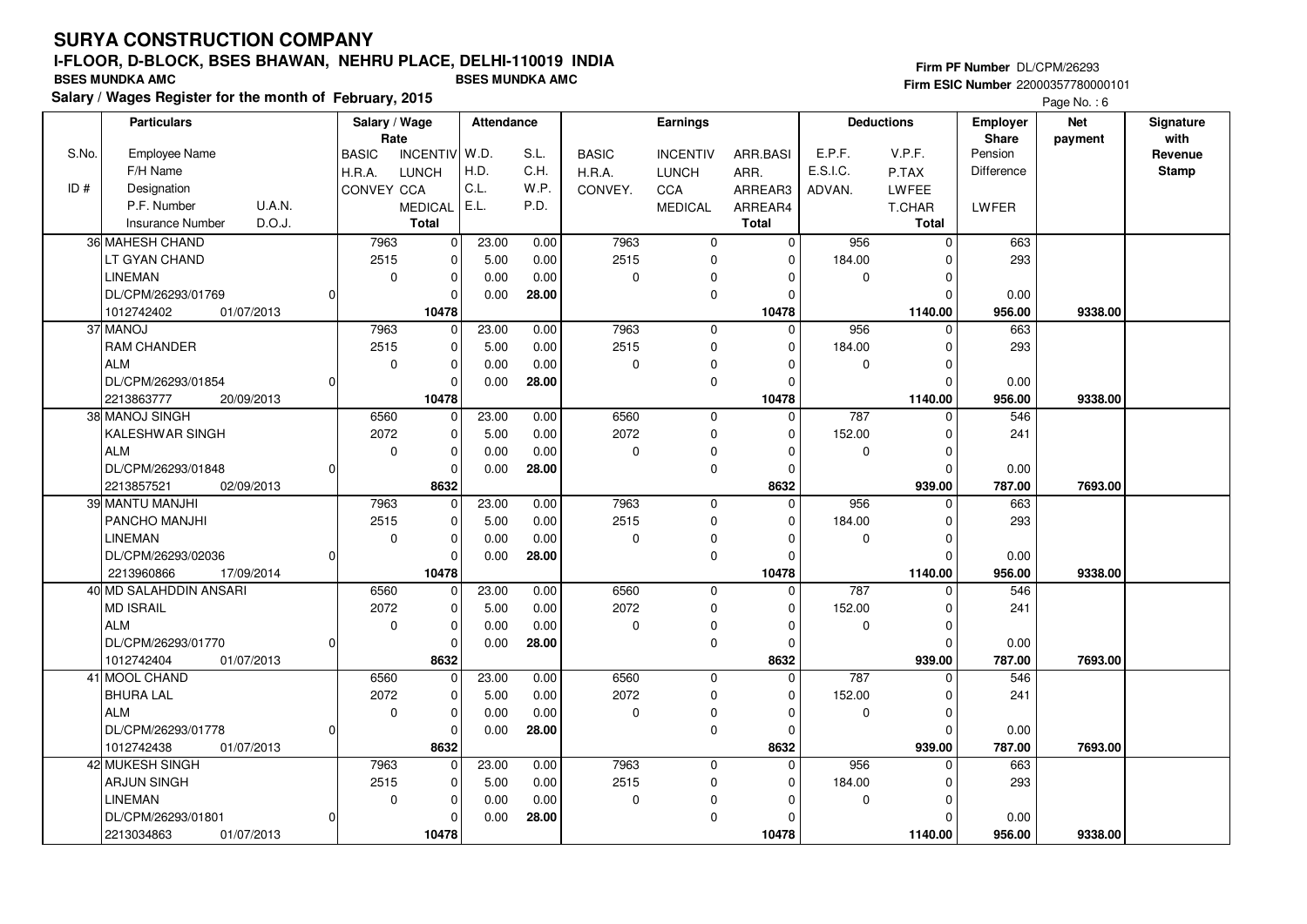**Salary / Wages Register for the month of February, 2015 BSES MUNDKA AMC BSES MUNDKA AMC**

#### **Firm PF Number** DL/CPM/26293 **Firm ESIC Number** 22000357780000101

|       | <b>Particulars</b>                       |          | Salary / Wage               |                         | Attendance   |               |              | Earnings                   |                         |             | <b>Deductions</b>       | <b>Employer</b>         | <b>Net</b> | Signature               |
|-------|------------------------------------------|----------|-----------------------------|-------------------------|--------------|---------------|--------------|----------------------------|-------------------------|-------------|-------------------------|-------------------------|------------|-------------------------|
| S.No. | <b>Employee Name</b>                     |          | Rate                        | INCENTIV W.D.           |              | S.L.          |              |                            |                         | E.P.F.      | V.P.F.                  | <b>Share</b><br>Pension | payment    | with                    |
|       | F/H Name                                 |          | <b>BASIC</b>                |                         | H.D.         | C.H.          | <b>BASIC</b> | <b>INCENTIV</b>            | ARR.BASI                | E.S.I.C.    |                         | <b>Difference</b>       |            | Revenue<br><b>Stamp</b> |
| ID#   | Designation                              |          | H.R.A.<br><b>CONVEY CCA</b> | <b>LUNCH</b>            | C.L.         | W.P.          | H.R.A.       | LUNCH<br>CCA               | ARR.                    |             | P.TAX<br>LWFEE          |                         |            |                         |
|       | P.F. Number<br>U.A.N.                    |          |                             | MEDICAL   E.L.          |              | P.D.          | CONVEY.      |                            | ARREAR3                 | ADVAN.      |                         |                         |            |                         |
|       | D.O.J.<br><b>Insurance Number</b>        |          |                             | <b>Total</b>            |              |               |              | <b>MEDICAL</b>             | ARREAR4<br><b>Total</b> |             | T.CHAR<br><b>Total</b>  | LWFER                   |            |                         |
|       |                                          |          |                             |                         |              |               |              |                            |                         |             |                         |                         |            |                         |
|       | 43 MUNENDRA                              |          | 6560                        | 0                       | 23.00        | 0.00          | 6560<br>2072 | 0                          | $\mathbf 0$             | 787         | $\mathbf 0$             | 546                     |            |                         |
|       | <b>MAHESH</b><br>ALM                     |          | 2072                        | $\pmb{0}$               | 5.00         | 0.00          |              | $\mathbf 0$                | 0                       | 152.00      | $\mathbf 0$             | 241                     |            |                         |
|       |                                          |          | $\mathbf 0$                 | $\mathbf 0$             | 0.00         | 0.00          | 0            | $\Omega$                   | $\Omega$                | $\mathbf 0$ | $\mathbf 0$             |                         |            |                         |
|       | DL/CPM/26293/02040                       | ŋ        |                             | $\Omega$                | 0.00         | 28.00         |              | $\mathbf 0$                | 0                       |             | $\mathbf 0$             | 0.00                    |            |                         |
|       | 2213972593<br>01/11/2014                 |          |                             | 8632                    |              |               |              |                            | 8632<br>$\Omega$        |             | 939.00                  | 787.00                  | 7693.00    |                         |
|       | 44 NARAYAN                               |          | 6560                        | $\mathbf 0$             | 23.00        | 0.00          | 6560<br>2072 | $\mathbf 0$                |                         | 787         | $\mathbf 0$             | 546                     |            |                         |
|       | <b>RAM PRASAD</b>                        |          | 2072                        | 0                       | 5.00         | 0.00          |              | $\mathbf 0$                | $\Omega$<br>$\Omega$    | 152.00      | $\mathbf 0$<br>$\Omega$ | 241                     |            |                         |
|       | <b>ALM</b>                               |          | $\mathbf 0$                 | $\mathbf 0$<br>$\Omega$ | 0.00         | 0.00          | 0            | $\mathbf 0$                |                         | 0           |                         |                         |            |                         |
|       | DL/CPM/26293/01771                       | $\Omega$ |                             |                         | 0.00         | 28.00         |              | $\mathbf 0$                | 0                       |             | $\mathbf 0$             | 0.00                    |            |                         |
|       | 01/07/2013<br>1012742406                 |          |                             | 8632                    | 23.00        |               | 7963         |                            | 8632<br>$\mathbf 0$     | 956         | 939.00                  | 787.00<br>663           | 7693.00    |                         |
|       | 45 NARAYAN SINGH<br><b>CHHABU PRASAD</b> |          | 7963<br>2515                | $\mathbf 0$<br>0        | 5.00         | 0.00<br>0.00  | 2515         | $\mathbf 0$<br>$\mathbf 0$ | $\Omega$                |             | 0<br>$\mathbf 0$        | 293                     |            |                         |
|       | <b>LINEMAN</b>                           |          |                             |                         |              |               |              |                            | $\Omega$                | 184.00      |                         |                         |            |                         |
|       | DL/CPM/26293/01790                       | 0        | $\mathbf 0$                 | $\mathbf 0$<br>$\Omega$ | 0.00<br>0.00 | 0.00<br>28.00 | 0            | $\mathbf 0$                | $\Omega$                | 0           | $\mathbf 0$<br>$\Omega$ |                         |            |                         |
|       | 1106655865<br>01/07/2013                 |          |                             | 10478                   |              |               |              | $\pmb{0}$                  | 10478                   |             | 1140.00                 | 0.00<br>956.00          | 9338.00    |                         |
|       | 46 OM PARKASH                            |          | 6560                        | $\mathbf 0$             | 23.00        | 0.00          | 6560         | $\mathbf 0$                | $\mathbf 0$             | 787         | $\mathbf 0$             | 546                     |            |                         |
|       | <b>KHEM CHAND</b>                        |          | 2072                        | $\pmb{0}$               | 5.00         | 0.00          | 2072         | $\mathbf 0$                | $\Omega$                | 152.00      | $\Omega$                | 241                     |            |                         |
|       | ALM                                      |          | $\mathbf 0$                 | $\mathbf 0$             | 0.00         | 0.00          | 0            | $\mathbf 0$                | $\Omega$                | $\mathbf 0$ | $\mathbf 0$             |                         |            |                         |
|       | DL/CPM/26293/01786                       | $\Omega$ |                             | $\mathbf 0$             | 0.00         | 28.00         |              | $\mathbf 0$                | $\Omega$                |             | $\Omega$                | 0.00                    |            |                         |
|       | 1013500534<br>01/07/2013                 |          |                             | 8632                    |              |               |              |                            | 8632                    |             | 939.00                  | 787.00                  | 7693.00    |                         |
|       | 47 OM PRAKASH PADARIA                    |          | 6560                        | 0                       | 23.00        | 0.00          | 6560         | $\mathbf 0$                | $\Omega$                | 787         | $\Omega$                | 546                     |            |                         |
|       | <b>KHAJAN SINGH</b>                      |          | 2072                        | $\mathbf 0$             | 5.00         | 0.00          | 2072         | $\mathbf 0$                | $\Omega$                | 152.00      | $\mathbf 0$             | 241                     |            |                         |
|       | <b>ALM</b>                               |          | 0                           | $\mathbf 0$             | 0.00         | 0.00          | 0            | $\mathbf 0$                | $\Omega$                | 0           | $\mathbf 0$             |                         |            |                         |
|       | DL/CPM/26293/01816                       | O        |                             | $\mathbf 0$             | 0.00         | 28.00         |              | $\mathbf 0$                | $\Omega$                |             | $\Omega$                | 0.00                    |            |                         |
|       | 2213833069<br>01/07/2013                 |          |                             | 8632                    |              |               |              |                            | 8632                    |             | 939.00                  | 787.00                  | 7693.00    |                         |
|       | 48 PANCHU MANDAL                         |          | 7963                        | $\mathbf 0$             | 23.00        | 0.00          | 7963         | $\mathbf{0}$               | $\Omega$                | 956         | $\Omega$                | 663                     |            |                         |
|       | <b>JAGADISH MANGAL</b>                   |          | 2515                        | $\mathbf 0$             | 5.00         | 0.00          | 2515         | $\mathbf 0$                | $\Omega$                | 184.00      | $\mathbf 0$             | 293                     |            |                         |
|       | <b>LINEMAN</b>                           |          | $\mathbf 0$                 | $\mathbf 0$             | 0.00         | 0.00          | 0            | 0                          | 0                       | 0           | 0                       |                         |            |                         |
|       | DL/CPM/26293/01831                       | $\Omega$ |                             | $\Omega$                | 0.00         | 28.00         |              | $\mathbf 0$                | $\Omega$                |             | $\Omega$                | 0.00                    |            |                         |
|       | 01/07/2013<br>1012742408                 |          |                             | 10478                   |              |               |              |                            | 10478                   |             | 1140.00                 | 956.00                  | 9338.00    |                         |
|       | 49 PARDEEP KUMAR                         |          | 7963                        | $\mathbf 0$             | 23.00        | 0.00          | 7963         | $\mathbf 0$                | $\Omega$                | 956         | $\Omega$                | 663                     |            |                         |
|       | KARU PARSAD SINGH                        |          | 2515                        | 0                       | 5.00         | 0.00          | 2515         | 0                          | $\Omega$                | 184.00      | $\mathbf 0$             | 293                     |            |                         |
|       | LINEMAN                                  |          | 0                           | $\pmb{0}$               | 0.00         | 0.00          | 0            | 0                          | $\Omega$                | 0           | 0                       |                         |            |                         |
|       | DL/CPM/26293/01812                       | 0        |                             | $\Omega$                | 0.00         | 28.00         |              | $\mathbf 0$                | $\Omega$                |             | $\Omega$                | 0.00                    |            |                         |
|       | 2213832739<br>01/07/2013                 |          |                             | 10478                   |              |               |              |                            | 10478                   |             | 1140.00                 | 956.00                  | 9338.00    |                         |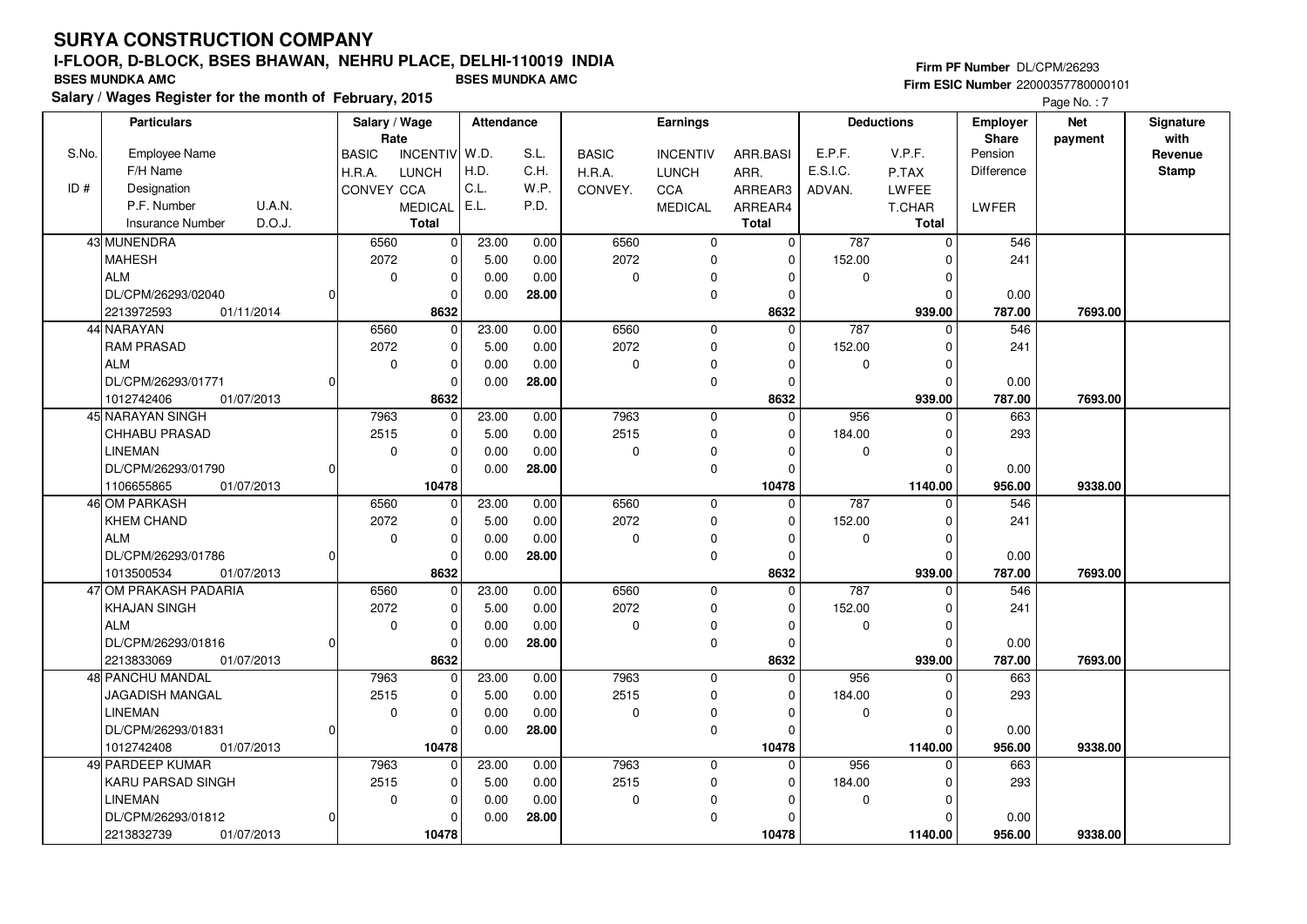**Salary / Wages Register for the month of February, 2015 BSES MUNDKA AMC BSES MUNDKA AMC**

#### **Firm PF Number** DL/CPM/26293 **Firm ESIC Number** 22000357780000101

|       | <b>Particulars</b>                | Salary / Wage        |                 | <b>Attendance</b> |       |              | Earnings        |                |          | <b>Deductions</b> | <b>Employer</b>         | <b>Net</b> | Signature       |
|-------|-----------------------------------|----------------------|-----------------|-------------------|-------|--------------|-----------------|----------------|----------|-------------------|-------------------------|------------|-----------------|
| S.No. | <b>Employee Name</b>              | Rate<br><b>BASIC</b> | <b>INCENTIV</b> | W.D.              | S.L.  | <b>BASIC</b> | <b>INCENTIV</b> | ARR.BASI       | E.P.F.   | V.P.F.            | <b>Share</b><br>Pension | payment    | with<br>Revenue |
|       | F/H Name                          | H.R.A.               | <b>LUNCH</b>    | H.D.              | C.H.  | H.R.A.       | <b>LUNCH</b>    | ARR.           | E.S.I.C. | P.TAX             | Difference              |            | <b>Stamp</b>    |
| ID#   | Designation                       | CONVEY CCA           |                 | C.L.              | W.P.  | CONVEY.      | CCA             | ARREAR3        | ADVAN.   | <b>LWFEE</b>      |                         |            |                 |
|       | P.F. Number<br>U.A.N.             |                      | <b>MEDICAL</b>  | E.L.              | P.D.  |              | <b>MEDICAL</b>  | ARREAR4        |          | T.CHAR            | LWFER                   |            |                 |
|       | D.O.J.<br><b>Insurance Number</b> |                      | <b>Total</b>    |                   |       |              |                 | <b>Total</b>   |          | <b>Total</b>      |                         |            |                 |
|       | 50 PAWAN KUMAR                    | 6560                 | $\mathbf 0$     | 23.00             | 0.00  | 6560         | $\mathbf 0$     | $\overline{0}$ | 787      | $\mathbf 0$       | 546                     |            |                 |
|       | MUNNE SINGH                       | 2072                 | $\mathbf 0$     | 5.00              | 0.00  | 2072         | $\mathbf 0$     | $\mathbf 0$    | 152.00   | $\Omega$          | 241                     |            |                 |
|       | <b>ALM</b>                        | $\mathbf 0$          | $\pmb{0}$       | 0.00              | 0.00  | 0            | 0               | $\Omega$       | 0        | $\Omega$          |                         |            |                 |
|       | DL/CPM/26293/01793                |                      | $\Omega$        | 0.00              | 28.00 |              | $\mathbf 0$     | $\Omega$       |          | $\Omega$          | 0.00                    |            |                 |
|       | 01/07/2013<br>1113956881          |                      | 8632            |                   |       |              |                 | 8632           |          | 939.00            | 787.00                  | 7693.00    |                 |
|       | 51 PAWAN KUMAR                    | 7963                 | $\mathbf 0$     | 23.00             | 0.00  | 7963         | $\mathbf 0$     | $\Omega$       | 956      | $\Omega$          | 663                     |            |                 |
|       | <b>SHRI RAM</b>                   | 2515                 | $\mathbf 0$     | 5.00              | 0.00  | 2515         | $\mathbf 0$     | 0              | 184.00   | $\Omega$          | 293                     |            |                 |
|       | <b>LINEMAN</b>                    | $\mathbf 0$          | $\mathbf 0$     | 0.00              | 0.00  | 0            | $\pmb{0}$       | $\Omega$       | 0        | $\Omega$          |                         |            |                 |
|       | DL/CPM/26293/01795                |                      | $\Omega$        | 0.00              | 28.00 |              | $\mathbf 0$     | $\Omega$       |          | $\Omega$          | 0.00                    |            |                 |
|       | 1113957149<br>01/07/2013          |                      | 10478           |                   |       |              |                 | 10478          |          | 1140.00           | 956.00                  | 9338.00    |                 |
|       | 52 PINTU SINGH                    | 7963                 | $\Omega$        | 23.00             | 0.00  | 7963         | $\mathbf{0}$    | $\Omega$       | 956      | $\Omega$          | 663                     |            |                 |
|       | TEJ NARAYAN SINGH                 | 2515                 | $\Omega$        | 5.00              | 0.00  | 2515         | $\mathbf 0$     | $\Omega$       | 184.00   | $\Omega$          | 293                     |            |                 |
|       | <b>LINEMAN</b>                    | 0                    | $\Omega$        | 0.00              | 0.00  | 0            | $\pmb{0}$       | 0              | 0        | $\Omega$          |                         |            |                 |
|       | DL/CPM/26293/01827                |                      | $\mathbf 0$     | 0.00              | 28.00 |              | $\mathbf 0$     | $\Omega$       |          | $\Omega$          | 0.00                    |            |                 |
|       | 2213833558<br>01/07/2013          |                      | 10478           |                   |       |              |                 | 10478          |          | 1140.00           | 956.00                  | 9338.00    |                 |
|       | 53 PRASHANTA KR MEHATA            | 6560                 | 0               | 23.00             | 0.00  | 6560         | $\mathbf 0$     | 0              | 787      | $\Omega$          | 546                     |            |                 |
|       | <b>MOL MEHATA</b>                 | 2072                 | $\Omega$        | 5.00              | 0.00  | 2072         | $\mathbf 0$     | $\Omega$       | 152.00   | $\Omega$          | 241                     |            |                 |
|       | <b>ALM</b>                        | $\mathbf 0$          | $\mathbf 0$     | 0.00              | 0.00  | 0            | $\pmb{0}$       | 0              | 0        | $\Omega$          |                         |            |                 |
|       | DL/CPM/26293/01895                |                      | 0               | 0.00              | 28.00 |              | $\mathbf 0$     | $\Omega$       |          | $\Omega$          | 0.00                    |            |                 |
|       | 2213958703<br>01/09/2014          |                      | 8632            |                   |       |              |                 | 8632           |          | 939.00            | 787.00                  | 7693.00    |                 |
|       | 54 RADHEY SHYAM                   | 6560                 | 0               | 23.00             | 0.00  | 6560         | $\mathbf{0}$    | 0              | 787      | $\Omega$          | 546                     |            |                 |
|       | AYODHYA PRASAD                    | 2072                 | $\Omega$        | 5.00              | 0.00  | 2072         | $\mathbf 0$     | $\Omega$       | 152.00   | $\Omega$          | 241                     |            |                 |
|       | <b>ALM</b>                        | $\mathbf 0$          | $\mathbf 0$     | 0.00              | 0.00  | 0            | 0               | 0              | 0        | $\mathbf 0$       |                         |            |                 |
|       | DL/CPM/26293/01828                | ŋ                    | $\Omega$        | 0.00              | 28.00 |              | $\mathbf 0$     | 0              |          | $\Omega$          | 0.00                    |            |                 |
|       | 2213833561<br>01/07/2013          |                      | 8632            |                   |       |              |                 | 8632           |          | 939.00            | 787.00                  | 7693.00    |                 |
|       | 55 RAJAN KUMAR                    | 6560                 | $\Omega$        | 23.00             | 0.00  | 6560         | $\mathbf 0$     | $\Omega$       | 787      | $\Omega$          | 546                     |            |                 |
|       | RAM PARSAD MANDAL                 | 2072                 | $\Omega$        | 5.00              | 0.00  | 2072         | 0               | $\Omega$       | 152.00   | $\Omega$          | 241                     |            |                 |
|       | <b>ALM</b>                        | $\mathbf 0$          | $\mathbf 0$     | 0.00              | 0.00  | 0            | $\mathbf 0$     | 0              | 0        | $\Omega$          |                         |            |                 |
|       | DL/CPM/26293/01834                |                      | $\Omega$        | 0.00              | 28.00 |              | $\mathbf 0$     | $\mathbf 0$    |          | $\Omega$          | 0.00                    |            |                 |
|       | 01/07/2013<br>1012742413          |                      | 8632            |                   |       |              |                 | 8632           |          | 939.00            | 787.00                  | 7693.00    |                 |
|       | 56 RAJESH                         | 6560                 | $\Omega$        | 23.00             | 0.00  | 6560         | $\mathbf 0$     | $\Omega$       | 787      | $\Omega$          | 546                     |            |                 |
|       | <b>RAM CHANDER</b>                | 2072                 | 0               | 5.00              | 0.00  | 2072         | $\pmb{0}$       | $\mathbf 0$    | 152.00   | $\Omega$          | 241                     |            |                 |
|       | <b>ALM</b>                        | 0                    | $\Omega$        | 0.00              | 0.00  | 0            | $\Omega$        | $\Omega$       | 0        | $\Omega$          |                         |            |                 |
|       | DL/CPM/26293/01821                |                      | $\Omega$        | 0.00              | 28.00 |              | $\mathbf 0$     | $\mathbf 0$    |          | $\Omega$          | 0.00                    |            |                 |
|       | 1113957071<br>01/07/2013          |                      | 8632            |                   |       |              |                 | 8632           |          | 939.00            | 787.00                  | 7693.00    |                 |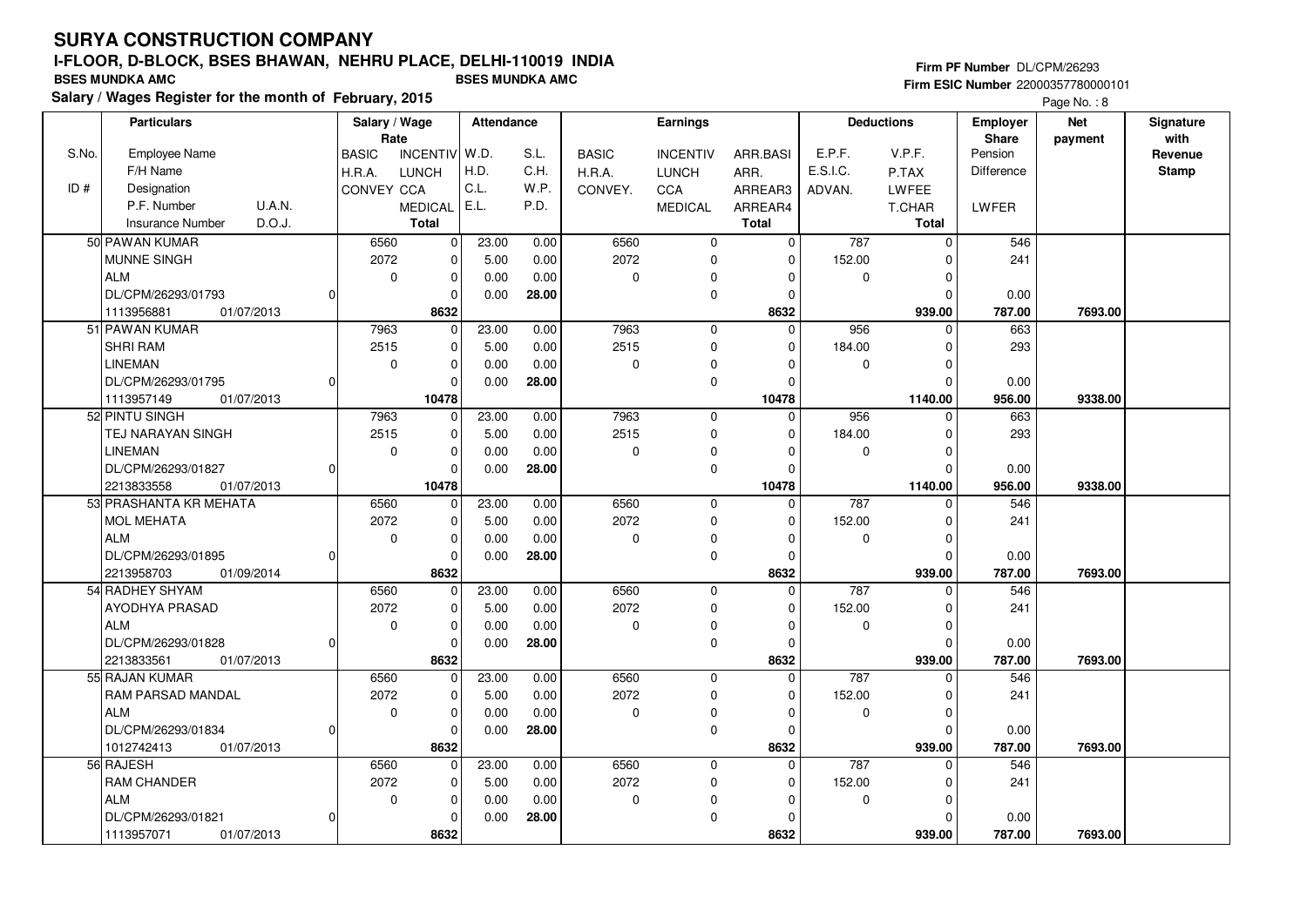# **SURYA CONSTRUCTION COMPANY**

## **I-FLOOR, D-BLOCK, BSES BHAWAN, NEHRU PLACE, DELHI-110019 INDIA**

**Salary / Wages Register for the month of February, 2015 BSES MUNDKA AMC BSES MUNDKA AMC**

#### **Firm PF Number** DL/CPM/26293 **Firm ESIC Number** 22000357780000101

|       | <b>Particulars</b>         |          | Salary / Wage<br>Rate |                 | Attendance |       |              | <b>Earnings</b> |              |             | <b>Deductions</b> | <b>Employer</b><br>Share | <b>Net</b> | Signature<br>with |
|-------|----------------------------|----------|-----------------------|-----------------|------------|-------|--------------|-----------------|--------------|-------------|-------------------|--------------------------|------------|-------------------|
| S.No. | Employee Name              |          | <b>BASIC</b>          | <b>INCENTIV</b> | W.D.       | S.L.  | <b>BASIC</b> | <b>INCENTIV</b> | ARR.BASI     | E.P.F.      | V.P.F.            | Pension                  | payment    | Revenue           |
|       | F/H Name                   |          | H.R.A.                | <b>LUNCH</b>    | H.D.       | C.H.  | H.R.A.       | <b>LUNCH</b>    | ARR.         | E.S.I.C.    | P.TAX             | Difference               |            | <b>Stamp</b>      |
| ID#   | Designation                |          | <b>CONVEY CCA</b>     |                 | C.L.       | W.P.  | CONVEY.      | CCA             | ARREAR3      | ADVAN.      | <b>LWFEE</b>      |                          |            |                   |
|       | P.F. Number<br>U.A.N.      |          |                       | <b>MEDICAL</b>  | E.L.       | P.D.  |              | <b>MEDICAL</b>  | ARREAR4      |             | T.CHAR            | LWFER                    |            |                   |
|       | D.O.J.<br>Insurance Number |          |                       | <b>Total</b>    |            |       |              |                 | <b>Total</b> |             | <b>Total</b>      |                          |            |                   |
|       | 57 RAJIV KUMAR             |          | 6560                  | $\mathbf 0$     | 23.00      | 0.00  | 6560         | $\mathbf 0$     | $\mathbf 0$  | 787         | $\mathbf 0$       | 546                      |            |                   |
|       | A N GPTA                   |          | 2072                  | 0               | 5.00       | 0.00  | 2072         | $\mathbf 0$     | $\mathbf 0$  | 152.00      | $\Omega$          | 241                      |            |                   |
|       | <b>ALM</b>                 |          | $\mathbf 0$           | 0               | 0.00       | 0.00  | 0            | $\Omega$        | 0            | $\mathbf 0$ | $\Omega$          |                          |            |                   |
|       | DL/CPM/26293/01893         | U        |                       | $\mathbf 0$     | 0.00       | 28.00 |              | $\mathbf 0$     | 0            |             | $\Omega$          | 0.00                     |            |                   |
|       | 2213958691<br>01/09/2014   |          |                       | 8632            |            |       |              |                 | 8632         |             | 939.00            | 787.00                   | 7693.00    |                   |
|       | 58 RAJPAL                  |          | 7963                  | $\Omega$        | 23.00      | 0.00  | 7963         | $\mathbf 0$     | $\Omega$     | 956         | $\Omega$          | 663                      |            |                   |
|       | <b>DHANRAJ SINGH</b>       |          | 2515                  | 0               | 5.00       | 0.00  | 2515         | $\mathbf 0$     | 0            | 184.00      | $\mathbf 0$       | 293                      |            |                   |
|       | <b>LINEMAN</b>             |          | 0                     | $\mathbf 0$     | 0.00       | 0.00  | 0            | $\Omega$        | $\Omega$     | $\mathbf 0$ | $\Omega$          |                          |            |                   |
|       | DL/CPM/26293/01788         | $\Omega$ |                       | $\Omega$        | 0.00       | 28.00 |              | $\mathbf 0$     | $\Omega$     |             | $\Omega$          | 0.00                     |            |                   |
|       | 1013500547<br>01/07/2013   |          |                       | 10478           |            |       |              |                 | 10478        |             | 1140.00           | 956.00                   | 9338.00    |                   |
|       | 59 RAM KUMAR               |          | 7963                  | $\mathbf 0$     | 23.00      | 0.00  | 7963         | $\mathbf 0$     | $\Omega$     | 956         | $\Omega$          | 663                      |            |                   |
|       | <b>GHASITA RAM</b>         |          | 2515                  | 0               | 5.00       | 0.00  | 2515         | $\mathbf 0$     | $\mathbf 0$  | 184.00      | $\Omega$          | 293                      |            |                   |
|       | <b>LINEMAN</b>             |          | 0                     | 0               | 0.00       | 0.00  | 0            | $\Omega$        | $\Omega$     | 0           | $\Omega$          |                          |            |                   |
|       | DL/CPM/26293/01830         | $\Omega$ |                       | $\mathbf 0$     | 0.00       | 28.00 |              | $\mathbf 0$     | $\mathbf 0$  |             | $\Omega$          | 0.00                     |            |                   |
|       | 2206684269<br>01/07/2013   |          |                       | 10478           |            |       |              |                 | 10478        |             | 1140.00           | 956.00                   | 9338.00    |                   |
|       | 60 RAM SINGH               |          | 6560                  | 0               | 23.00      | 0.00  | 6560         | $\mathbf 0$     | $\mathbf 0$  | 787         | $\mathbf 0$       | 546                      |            |                   |
|       | <b>BAHADUR SINGH</b>       |          | 2072                  | $\mathbf 0$     | 5.00       | 0.00  | 2072         | $\mathbf 0$     | 0            | 152.00      | $\Omega$          | 241                      |            |                   |
|       | <b>ALM</b>                 |          | 0                     | $\mathbf 0$     | 0.00       | 0.00  | 0            | $\mathbf 0$     | $\Omega$     | 0           | $\Omega$          |                          |            |                   |
|       | DL/CPM/26293/01837         | $\Omega$ |                       | $\Omega$        | 0.00       | 28.00 |              | $\mathbf 0$     | $\mathbf 0$  |             | $\Omega$          | 0.00                     |            |                   |
|       | 1012742420<br>01/07/2013   |          |                       | 8632            |            |       |              |                 | 8632         |             | 939.00            | 787.00                   | 7693.00    |                   |
|       | 61 RAMAKANT                |          | 6560                  | 0               | 0.00       | 0.00  | 0            | $\mathbf 0$     | $\mathbf 0$  | $\mathbf 0$ | $\mathbf 0$       | $\mathbf 0$              |            |                   |
|       | <b>JAGDISH CHANDER</b>     |          | 2072                  | $\mathbf 0$     | 0.00       | 0.00  | 0            | $\mathbf 0$     | $\Omega$     | 0.00        | $\Omega$          | $\Omega$                 |            |                   |
|       | <b>ALM</b>                 |          | 0                     | 0               | 0.00       | 28.00 | 0            | $\mathbf 0$     | $\Omega$     | $\Omega$    | $\Omega$          |                          |            |                   |
|       | DL/CPM/26293/01896         |          |                       | $\mathbf 0$     | 0.00       | 0.00  |              | $\mathbf 0$     | $\mathbf 0$  |             | $\Omega$          | 0.00                     |            |                   |
|       | 2213958704<br>01/09/2014   |          |                       | 8632            |            |       |              |                 | 0            |             | 0.00              | 0.00                     | 0.00       |                   |
|       | 62 RAMAN KUMAR             |          | 6560                  | $\mathbf 0$     | 23.00      | 0.00  | 6560         | $\mathbf 0$     | $\Omega$     | 787         | $\Omega$          | 546                      |            |                   |
|       | <b>RAMESH KUMAR</b>        |          | 2072                  | $\mathbf 0$     | 5.00       | 0.00  | 2072         | $\mathbf 0$     | $\mathbf 0$  | 152.00      | $\Omega$          | 241                      |            |                   |
|       | <b>ALM</b>                 |          | 0                     | 0               | 0.00       | 0.00  | 0            | 0               | $\Omega$     | 0           | $\Omega$          |                          |            |                   |
|       | DL/CPM/26293/01780         | $\Omega$ |                       | $\mathbf 0$     | 0.00       | 28.00 |              | $\mathbf 0$     | $\Omega$     |             | $\Omega$          | 0.00                     |            |                   |
|       | 1012925380<br>01/07/2013   |          |                       | 8632            |            |       |              |                 | 8632         |             | 939.00            | 787.00                   | 7693.00    |                   |
|       | 63 RAMBIR                  |          | 6560                  | $\mathbf 0$     | 23.00      | 0.00  | 6560         | $\mathbf 0$     | $\Omega$     | 787         | $\Omega$          | 546                      |            |                   |
|       | <b>SUNHERI LAL</b>         |          | 2072                  | $\mathbf 0$     | 5.00       | 0.00  | 2072         | $\mathbf 0$     | $\mathbf 0$  | 152.00      | $\Omega$          | 241                      |            |                   |
|       | <b>ALM</b>                 |          | 0                     | 0               | 0.00       | 0.00  | 0            | 0               | 0            | 0           | $\Omega$          |                          |            |                   |
|       | DL/CPM/26293/01819         | 0        |                       | $\mathbf 0$     | 0.00       | 28.00 |              | $\mathbf 0$     | $\Omega$     |             | $\Omega$          | 0.00                     |            |                   |
|       | 1113985040<br>01/07/2013   |          |                       | 8632            |            |       |              |                 | 8632         |             | 939.00            | 787.00                   | 7693.00    |                   |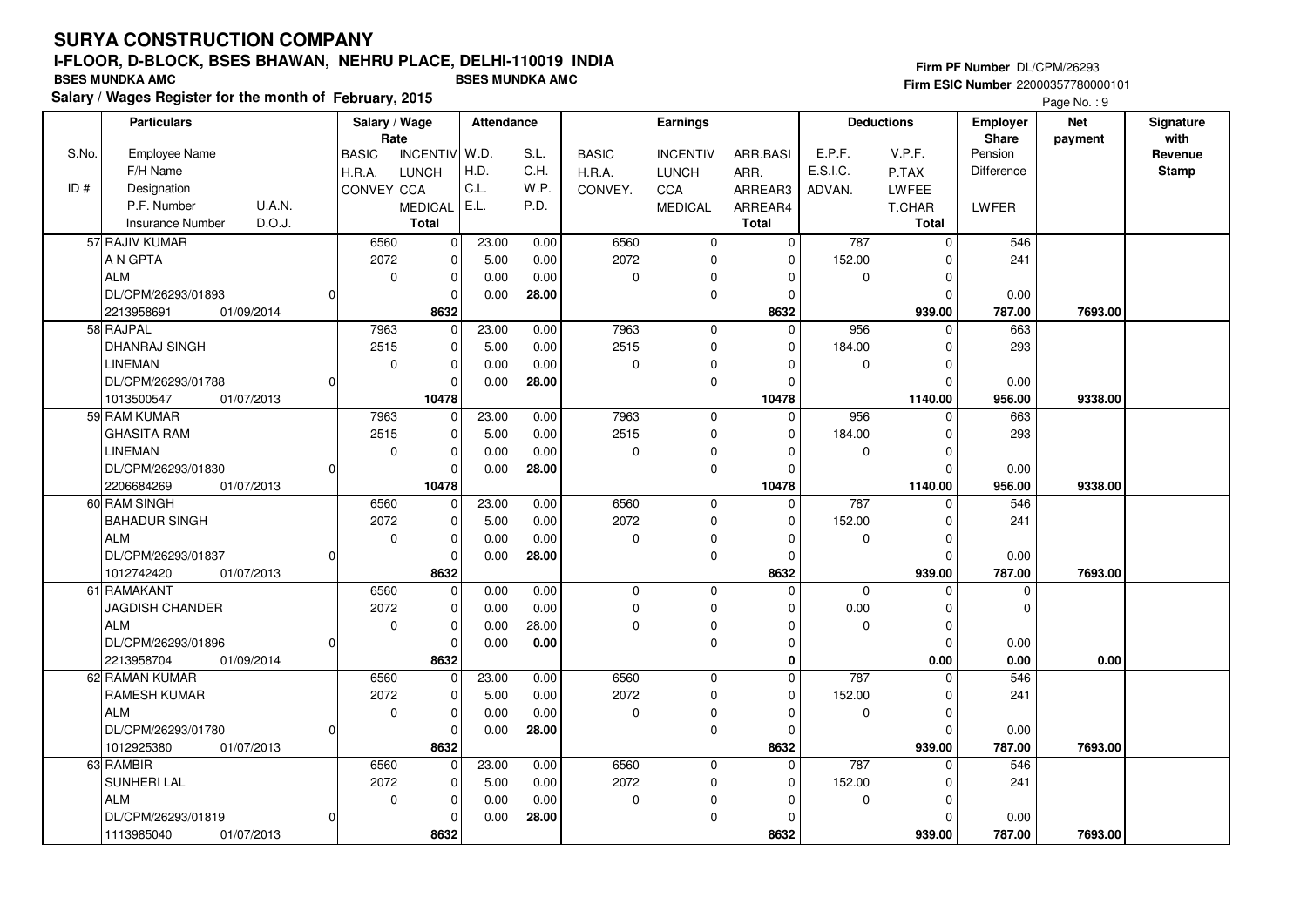**Salary / Wages Register for the month of February, 2015 BSES MUNDKA AMC BSES MUNDKA AMC**

#### **Firm PF Number** DL/CPM/26293 **Firm ESIC Number** 22000357780000101

|       | <b>Particulars</b>                |          | Salary / Wage<br>Rate |                | Attendance |       |              | <b>Earnings</b> |              |             | <b>Deductions</b> | <b>Employer</b><br><b>Share</b> | <b>Net</b> | Signature<br>with |
|-------|-----------------------------------|----------|-----------------------|----------------|------------|-------|--------------|-----------------|--------------|-------------|-------------------|---------------------------------|------------|-------------------|
| S.No. | <b>Employee Name</b>              |          | <b>BASIC</b>          | INCENTIV W.D.  |            | S.L.  | <b>BASIC</b> | <b>INCENTIV</b> | ARR.BASI     | E.P.F.      | V.P.F.            | Pension                         | payment    | Revenue           |
|       | F/H Name                          |          | H.R.A.                | <b>LUNCH</b>   | H.D.       | C.H.  | H.R.A.       | <b>LUNCH</b>    | ARR.         | E.S.I.C.    | P.TAX             | Difference                      |            | <b>Stamp</b>      |
| ID#   | Designation                       |          | CONVEY CCA            |                | C.L.       | W.P.  | CONVEY.      | CCA             | ARREAR3      | ADVAN.      | LWFEE             |                                 |            |                   |
|       | P.F. Number<br>U.A.N.             |          |                       | <b>MEDICAL</b> | E.L.       | P.D.  |              | <b>MEDICAL</b>  | ARREAR4      |             | T.CHAR            | LWFER                           |            |                   |
|       | <b>Insurance Number</b><br>D.O.J. |          |                       | <b>Total</b>   |            |       |              |                 | <b>Total</b> |             | <b>Total</b>      |                                 |            |                   |
|       | 64 RAMESH KUMAR                   |          | 7963                  | $\overline{0}$ | 23.00      | 0.00  | 7963         | $\mathbf 0$     | $\mathbf 0$  | 956         | $\mathbf 0$       | 663                             |            |                   |
|       | JHALLU                            |          | 2515                  | $\mathbf 0$    | 5.00       | 0.00  | 2515         | 0               | $\Omega$     | 184.00      | ŋ                 | 293                             |            |                   |
|       | <b>LINEMAN</b>                    |          | $\mathbf 0$           | $\mathbf 0$    | 0.00       | 0.00  | $\mathbf 0$  | $\Omega$        |              | $\mathbf 0$ | $\Omega$          |                                 |            |                   |
|       | DL/CPM/26293/01773                | $\Omega$ |                       | $\Omega$       | 0.00       | 28.00 |              | $\mathbf 0$     |              |             | $\Omega$          | 0.00                            |            |                   |
|       | 1012742417<br>01/07/2013          |          |                       | 10478          |            |       |              |                 | 10478        |             | 1140.00           | 956.00                          | 9338.00    |                   |
|       | 65 RAMESH THAKUR                  |          | 7963                  | $\overline{0}$ | 23.00      | 0.00  | 7963         | $\mathbf 0$     | $\Omega$     | 956         | $\Omega$          | 663                             |            |                   |
|       | TRIVENI THAKUR                    |          | 2515                  | $\mathbf 0$    | 5.00       | 0.00  | 2515         | $\mathbf 0$     |              | 184.00      | O                 | 293                             |            |                   |
|       | <b>LINEMAN</b>                    |          | $\mathbf 0$           | $\Omega$       | 0.00       | 0.00  | $\Omega$     | 0               |              | $\mathbf 0$ | n                 |                                 |            |                   |
|       | DL/CPM/26293/01825                | 0        |                       | $\Omega$       | 0.00       | 28.00 |              | $\mathbf 0$     |              |             | $\Omega$          | 0.00                            |            |                   |
|       | 2213833550<br>01/03/2014          |          |                       | 10478          |            |       |              |                 | 10478        |             | 1140.00           | 956.00                          | 9338.00    |                   |
|       | 66 RATAN ROY                      |          | 7963                  | $\mathbf 0$    | 23.00      | 0.00  | 7963         | $\mathbf 0$     | $\Omega$     | 956         | $\Omega$          | 663                             |            |                   |
|       | <b>MUKTI NATH ROY</b>             |          | 2515                  | $\mathbf 0$    | 5.00       | 0.00  | 2515         | 0               |              | 184.00      | n                 | 293                             |            |                   |
|       | <b>LINEMAN</b>                    |          | $\mathbf 0$           | $\mathbf 0$    | 0.00       | 0.00  | $\Omega$     | $\mathbf 0$     |              | $\mathbf 0$ | $\Omega$          |                                 |            |                   |
|       | DL/CPM/26293/01866                | 0        |                       | $\mathbf 0$    | 0.00       | 28.00 |              | $\mathbf 0$     |              |             | ŋ                 | 0.00                            |            |                   |
|       | 1013034868<br>02/12/2013          |          |                       | 10478          |            |       |              |                 | 10478        |             | 1140.00           | 956.00                          | 9338.00    |                   |
|       | 67 REMENDRA                       |          | 7963                  | $\mathbf 0$    | 23.00      | 0.00  | 7963         | $\mathbf 0$     | $\Omega$     | 956         |                   | 663                             |            |                   |
|       | <b>CHANDRA</b>                    |          | 2515                  | $\mathbf 0$    | 5.00       | 0.00  | 2515         | $\mathbf 0$     |              | 184.00      | $\Omega$          | 293                             |            |                   |
|       | <b>LINEMAN</b>                    |          | $\mathbf 0$           | $\Omega$       | 0.00       | 0.00  | $\mathbf 0$  | 0               |              | $\mathbf 0$ | ∩                 |                                 |            |                   |
|       | DL/CPM/26293/01843                | $\Omega$ |                       | $\Omega$       | 0.00       | 28.00 |              | $\mathbf 0$     |              |             | O                 | 0.00                            |            |                   |
|       | 2213845656<br>01/08/2013          |          |                       | 10478          |            |       |              |                 | 10478        |             | 1140.00           | 956.00                          | 9338.00    |                   |
|       | 68 SANJAY YADAV                   |          | 6560                  | $\mathbf 0$    | 23.00      | 0.00  | 6560         | $\mathbf 0$     | $\Omega$     | 787         | $\Omega$          | 546                             |            |                   |
|       | <b>BALCHAND YADAV</b>             |          | 2072                  | $\mathbf 0$    | 5.00       | 0.00  | 2072         | $\mathbf 0$     |              | 152.00      | $\Omega$          | 241                             |            |                   |
|       | <b>ALM</b>                        |          | $\mathbf 0$           | $\mathbf 0$    | 0.00       | 0.00  | $\mathbf 0$  | 0               |              | $\mathbf 0$ | $\Omega$          |                                 |            |                   |
|       | DL/CPM/26293/01802                | $\Omega$ |                       | $\mathbf 0$    | 0.00       | 28.00 |              | $\pmb{0}$       | $\Omega$     |             | $\Omega$          | 0.00                            |            |                   |
|       | 2213632664<br>01/07/2013          |          |                       | 8632           |            |       |              |                 | 8632         |             | 939.00            | 787.00                          | 7693.00    |                   |
|       | 69 SARWAN KUMAR                   |          | 6560                  | $\mathbf 0$    | 23.00      | 0.00  | 6560         | $\mathbf 0$     | $\Omega$     | 787         | $\Omega$          | 546                             |            |                   |
|       | RAJENDER SINGH                    |          | 2072                  | $\mathbf 0$    | 5.00       | 0.00  | 2072         | 0               | $\Omega$     | 152.00      | $\Omega$          | 241                             |            |                   |
|       | <b>ALM</b>                        |          | $\mathbf 0$           | $\mathbf 0$    | 0.00       | 0.00  | $\mathbf 0$  | 0               | $\Omega$     | $\mathbf 0$ | O                 |                                 |            |                   |
|       | DL/CPM/26293/01829                | $\Omega$ |                       | $\Omega$       | 0.00       | 28.00 |              | $\mathbf 0$     | $\Omega$     |             | $\Omega$          | 0.00                            |            |                   |
|       | 2213833563<br>01/07/2013          |          |                       | 8632           |            |       |              |                 | 8632         |             | 939.00            | 787.00                          | 7693.00    |                   |
|       | 70 SATENDRA SINGH                 |          | 6560                  | $\mathbf 0$    | 23.00      | 0.00  | 6560         | $\mathbf{0}$    | $\Omega$     | 787         | $\Omega$          | 546                             |            |                   |
|       | <b>JAI CHAND SINGH</b>            |          | 2072                  | $\mathbf 0$    | 5.00       | 0.00  | 2072         | $\mathbf 0$     | $\Omega$     | 152.00      | $\Omega$          | 241                             |            |                   |
|       | <b>ALM</b>                        |          | $\mathbf 0$           | $\mathbf 0$    | 0.00       | 0.00  | $\Omega$     | 0               |              | $\mathbf 0$ | U                 |                                 |            |                   |
|       | DL/CPM/26293/01822                | 0        |                       | $\Omega$       | 0.00       | 28.00 |              | $\pmb{0}$       |              |             | O                 | 0.00                            |            |                   |
|       | 1012742427<br>01/07/2013          |          |                       | 8632           |            |       |              |                 | 8632         |             | 939.00            | 787.00                          | 7693.00    |                   |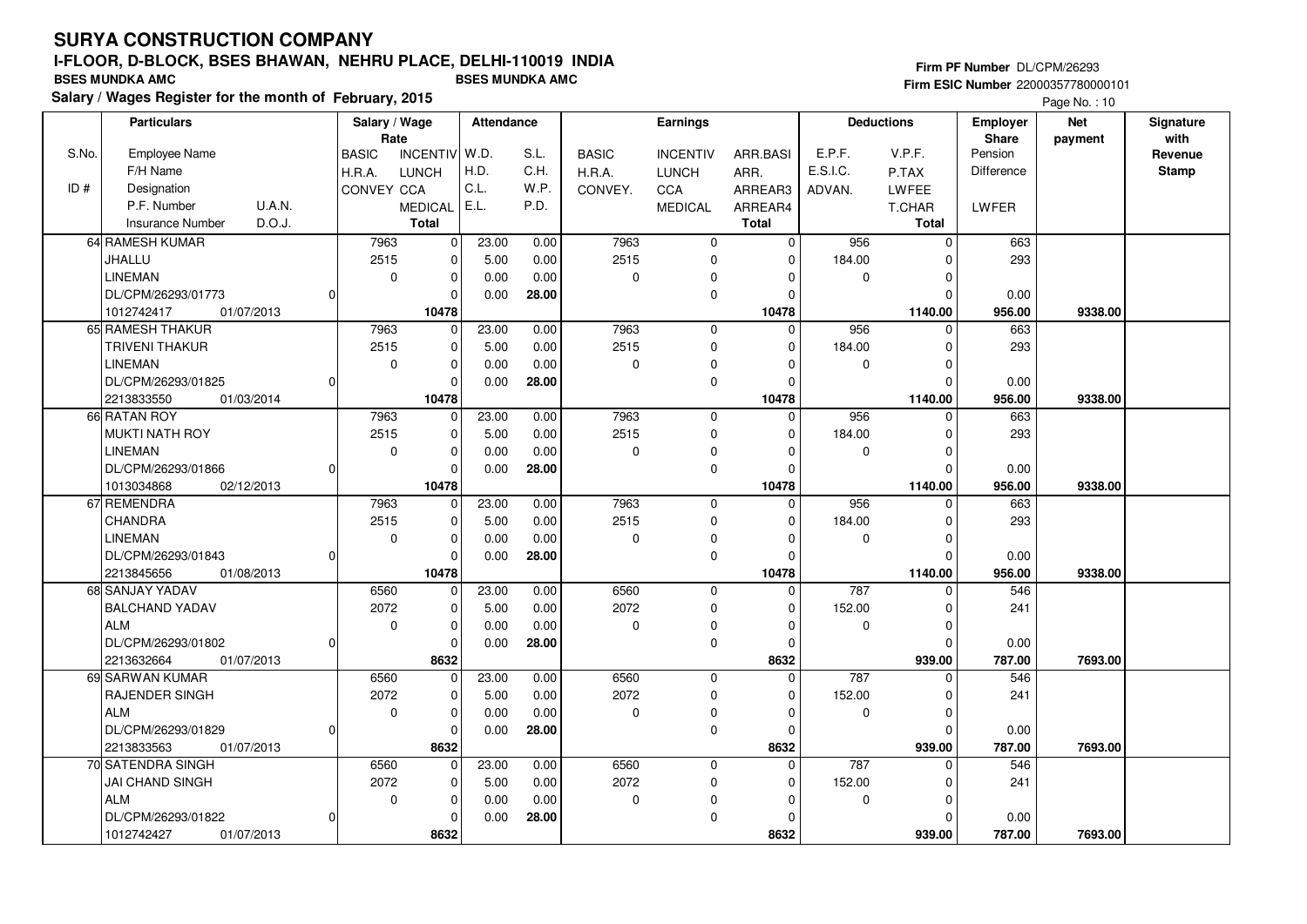**Salary / Wages Register for the month of February, 2015 BSES MUNDKA AMC BSES MUNDKA AMC**

#### **Firm PF Number** DL/CPM/26293 **Firm ESIC Number** 22000357780000101

|       | <b>Particulars</b>                |              | Salary / Wage<br>Rate |                 | Attendance |       |              | <b>Earnings</b> |              |             | <b>Deductions</b> | <b>Employer</b><br>Share | <b>Net</b> | Signature<br>with |
|-------|-----------------------------------|--------------|-----------------------|-----------------|------------|-------|--------------|-----------------|--------------|-------------|-------------------|--------------------------|------------|-------------------|
| S.No. | Employee Name                     | <b>BASIC</b> |                       | <b>INCENTIV</b> | W.D.       | S.L.  | <b>BASIC</b> | <b>INCENTIV</b> | ARR.BASI     | E.P.F.      | V.P.F.            | Pension                  | payment    | Revenue           |
|       | F/H Name                          | H.R.A.       |                       | <b>LUNCH</b>    | H.D.       | C.H.  | H.R.A.       | <b>LUNCH</b>    | ARR.         | E.S.I.C.    | P.TAX             | Difference               |            | <b>Stamp</b>      |
| ID#   | Designation                       |              | CONVEY CCA            |                 | C.L.       | W.P.  | CONVEY.      | CCA             | ARREAR3      | ADVAN.      | LWFEE             |                          |            |                   |
|       | <b>U.A.N.</b><br>P.F. Number      |              |                       | <b>MEDICAL</b>  | E.L.       | P.D.  |              | <b>MEDICAL</b>  | ARREAR4      |             | T.CHAR            | LWFER                    |            |                   |
|       | D.O.J.<br><b>Insurance Number</b> |              |                       | <b>Total</b>    |            |       |              |                 | <b>Total</b> |             | <b>Total</b>      |                          |            |                   |
|       | 71 SATYA NARAIN SINGH             |              | 7963                  | 0               | 23.00      | 0.00  | 7963         | $\mathbf 0$     | 0            | 956         | $\Omega$          | 663                      |            |                   |
|       | RAVINDER SINGH                    |              | 2515                  | $\mathbf 0$     | 5.00       | 0.00  | 2515         | $\mathbf 0$     | $\Omega$     | 184.00      | O                 | 293                      |            |                   |
|       | <b>LINEMAN</b>                    |              | $\mathbf 0$           | 0               | 0.00       | 0.00  | 0            | 0               | $\Omega$     | 0           | $\Omega$          |                          |            |                   |
|       | DL/CPM/26293/01774                | $\Omega$     |                       | 0               | 0.00       | 28.00 |              | $\mathbf 0$     | $\Omega$     |             | n                 | 0.00                     |            |                   |
|       | 1012742428<br>01/07/2013          |              |                       | 10478           |            |       |              |                 | 10478        |             | 1140.00           | 956.00                   | 9338.00    |                   |
|       | 72 SAURABH SINGH YADAV            |              | 6560                  | $\mathbf 0$     | 23.00      | 0.00  | 6560         | $\mathbf 0$     | $\Omega$     | 787         | $\Omega$          | 546                      |            |                   |
|       | OM PRAKASH YADAV                  |              | 2072                  | $\Omega$        | 5.00       | 0.00  | 2072         | $\mathbf 0$     | $\Omega$     | 152.00      | n                 | 241                      |            |                   |
|       | ALM                               |              | $\mathbf 0$           | $\mathbf 0$     | 0.00       | 0.00  | 0            | $\mathbf 0$     | $\Omega$     | $\mathbf 0$ | $\Omega$          |                          |            |                   |
|       | DL/CPM/26293/02041                | 0            |                       | $\Omega$        | 0.00       | 28.00 |              | $\mathbf 0$     | $\Omega$     |             | $\Omega$          | 0.00                     |            |                   |
|       | 2213972594<br>01/11/2014          |              |                       | 8632            |            |       |              |                 | 8632         |             | 939.00            | 787.00                   | 7693.00    |                   |
|       | 73 SHAMBHU SINGH                  |              | 7963                  | $\mathbf{0}$    | 23.00      | 0.00  | 7963         | $\mathbf 0$     | $\mathbf 0$  | 956         | <sup>0</sup>      | 663                      |            |                   |
|       | LT ARJUN PRASAD SINGH             |              | 2515                  | 0               | 5.00       | 0.00  | 2515         | $\mathbf 0$     | 0            | 184.00      | $\Omega$          | 293                      |            |                   |
|       | FITTER                            |              | $\mathbf 0$           | $\mathbf 0$     | 0.00       | 0.00  | 0            | 0               | $\Omega$     | 0           | O                 |                          |            |                   |
|       | DL/CPM/26293/01761                | 0            |                       | $\Omega$        | 0.00       | 28.00 |              | $\mathbf 0$     | $\Omega$     |             |                   | 0.00                     |            |                   |
|       | 1010079152<br>01/07/2013          |              |                       | 10478           |            |       |              |                 | 10478        |             | 1140.00           | 956.00                   | 9338.00    |                   |
|       | 74 SHANKAR SINGH                  |              | 7963                  | 0               | 23.00      | 0.00  | 7963         | $\mathbf 0$     | 0            | 956         | $\Omega$          | 663                      |            |                   |
|       | KHARTAR SINGH                     |              | 2515                  | $\mathbf 0$     | 5.00       | 0.00  | 2515         | $\mathbf 0$     | $\Omega$     | 184.00      | O                 | 293                      |            |                   |
|       | <b>LINEMAN</b>                    |              | $\mathbf 0$           | $\mathbf 0$     | 0.00       | 0.00  | 0            | 0               | $\Omega$     | 0           | $\Omega$          |                          |            |                   |
|       | DL/CPM/26293/01805                | $\Omega$     |                       | $\Omega$        | 0.00       | 28.00 |              | $\mathbf 0$     | $\Omega$     |             | C                 | 0.00                     |            |                   |
|       | 2213832584<br>01/07/2013          |              |                       | 10478           |            |       |              |                 | 10478        |             | 1140.00           | 956.00                   | 9338.00    |                   |
|       | 75 SHASHANK SHEKHAR               |              | 6560                  | 0               | 23.00      | 0.00  | 6560         | $\mathbf 0$     | 0            | 787         |                   | 546                      |            |                   |
|       | <b>SITA RAM MANDAL</b>            |              | 2072                  | $\Omega$        | 5.00       | 0.00  | 2072         | $\mathbf 0$     | $\Omega$     | 152.00      | $\Omega$          | 241                      |            |                   |
|       | <b>ALM</b>                        |              | 0                     | $\mathbf 0$     | 0.00       | 0.00  | 0            | $\mathbf 0$     | $\Omega$     | $\mathbf 0$ | $\Omega$          |                          |            |                   |
|       | DL/CPM/26293/01845                | 0            |                       | 0               | 0.00       | 28.00 |              | 0               | 0            |             | ŋ                 | 0.00                     |            |                   |
|       | 1012742429<br>01/08/2013          |              |                       | 8632            |            |       |              |                 | 8632         |             | 939.00            | 787.00                   | 7693.00    |                   |
|       | 76 SHIV KUMAR                     |              | 6560                  | $\mathbf 0$     | 23.00      | 0.00  | 6560         | $\mathbf 0$     | $\Omega$     | 787         |                   | 546                      |            |                   |
|       | <b>CHALITRA LAL</b>               |              | 2072                  | $\mathbf 0$     | 5.00       | 0.00  | 2072         | $\mathbf 0$     | $\Omega$     | 152.00      |                   | 241                      |            |                   |
|       | <b>ALM</b>                        |              | $\mathbf 0$           | $\mathbf 0$     | 0.00       | 0.00  | 0            | $\mathbf 0$     | $\Omega$     | 0           | n                 |                          |            |                   |
|       | DL/CPM/26293/01775                | 0l           |                       | 0               | 0.00       | 28.00 |              | $\mathbf 0$     | $\Omega$     |             | O                 | 0.00                     |            |                   |
|       | 1012742430<br>01/07/2013          |              |                       | 8632            |            |       |              |                 | 8632         |             | 939.00            | 787.00                   | 7693.00    |                   |
|       | 77 SHYAM SUNDER                   |              | 7963                  | $\mathbf 0$     | 23.00      | 0.00  | 7963         | $\mathbf 0$     | 0            | 956         | $\Omega$          | 663                      |            |                   |
|       | <b>RAM NATH SHARMA</b>            |              | 2515                  | $\mathbf 0$     | 5.00       | 0.00  | 2515         | $\mathbf 0$     | $\Omega$     | 184.00      | C                 | 293                      |            |                   |
|       | <b>LINEMAN</b>                    |              | $\mathbf 0$           | 0               | 0.00       | 0.00  | 0            | 0               | $\Omega$     | 0           | n                 |                          |            |                   |
|       | DL/CPM/26293/01847                | $\Omega$     |                       | $\Omega$        | 0.00       | 28.00 |              | $\mathbf 0$     |              |             |                   | 0.00                     |            |                   |
|       | 2213857503<br>02/09/2013          |              |                       | 10478           |            |       |              |                 | 10478        |             | 1140.00           | 956.00                   | 9338.00    |                   |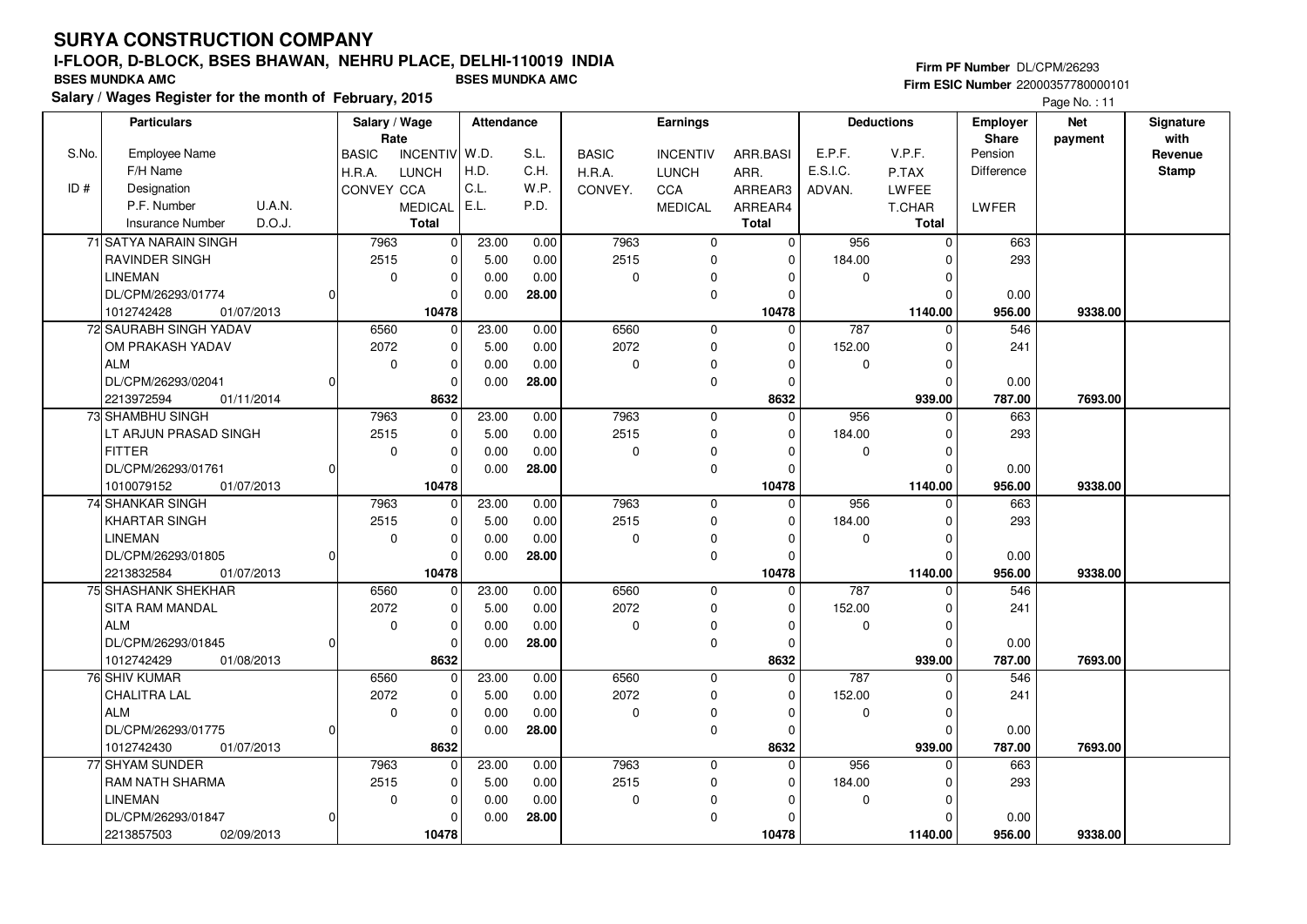**Salary / Wages Register for the month of February, 2015 BSES MUNDKA AMC BSES MUNDKA AMC**

#### **Firm PF Number** DL/CPM/26293 **Firm ESIC Number** 22000357780000101

|       | <b>Particulars</b>       |          | Salary / Wage        |                | Attendance |       |              | Earnings        |              |             | <b>Deductions</b> | <b>Employer</b>         | <b>Net</b> | Signature       |
|-------|--------------------------|----------|----------------------|----------------|------------|-------|--------------|-----------------|--------------|-------------|-------------------|-------------------------|------------|-----------------|
| S.No. | <b>Employee Name</b>     |          | Rate<br><b>BASIC</b> | INCENTIV W.D.  |            | S.L.  | <b>BASIC</b> | <b>INCENTIV</b> | ARR.BASI     | E.P.F.      | V.P.F.            | <b>Share</b><br>Pension | payment    | with<br>Revenue |
|       | F/H Name                 |          | H.R.A.               | <b>LUNCH</b>   | H.D.       | C.H.  | H.R.A.       | <b>LUNCH</b>    | ARR.         | E.S.I.C.    | P.TAX             | Difference              |            | <b>Stamp</b>    |
| ID#   | Designation              |          | CONVEY CCA           |                | C.L.       | W.P.  | CONVEY.      | CCA             | ARREAR3      | ADVAN.      | LWFEE             |                         |            |                 |
|       | P.F. Number<br>U.A.N.    |          |                      |                | E.L.       | P.D.  |              |                 |              |             |                   |                         |            |                 |
|       | D.O.J.                   |          |                      | <b>MEDICAL</b> |            |       |              | <b>MEDICAL</b>  | ARREAR4      |             | T.CHAR            | LWFER                   |            |                 |
|       | Insurance Number         |          |                      | <b>Total</b>   |            |       |              |                 | <b>Total</b> |             | <b>Total</b>      |                         |            |                 |
|       | 78 SITARAM SINGH         |          | 7963                 | $\overline{0}$ | 23.00      | 0.00  | 7963         | $\mathbf 0$     | $\mathbf 0$  | 956         | $\Omega$          | 663                     |            |                 |
|       | <b>MISARI SINGH</b>      |          | 2515                 | $\mathbf 0$    | 5.00       | 0.00  | 2515         | 0               | $\Omega$     | 184.00      | $\Omega$          | 293                     |            |                 |
|       | <b>LINEMAN</b>           |          | $\mathbf 0$          | $\mathbf 0$    | 0.00       | 0.00  | $\mathbf 0$  | 0               |              | $\mathbf 0$ | n                 |                         |            |                 |
|       | DL/CPM/26293/01842       | $\Omega$ |                      | $\Omega$       | 0.00       | 28.00 |              | $\mathbf 0$     |              |             | $\Omega$          | 0.00                    |            |                 |
|       | 2213840987<br>16/07/2013 |          |                      | 10478          |            |       |              |                 | 10478        |             | 1140.00           | 956.00                  | 9338.00    |                 |
|       | 79 SUBHASH KUMAR         |          | 6560                 | $\overline{0}$ | 23.00      | 0.00  | 6560         | $\mathbf 0$     | $\Omega$     | 787         | $\Omega$          | 546                     |            |                 |
|       | <b>MAHINDRA SAH</b>      |          | 2072                 | $\mathbf 0$    | 5.00       | 0.00  | 2072         | $\mathbf 0$     | $\Omega$     | 152.00      | $\Omega$          | 241                     |            |                 |
|       | <b>ALM</b>               |          | $\mathbf 0$          | $\mathbf 0$    | 0.00       | 0.00  | $\mathbf 0$  | 0               |              | $\mathbf 0$ | n                 |                         |            |                 |
|       | DL/CPM/26293/01894       | $\Omega$ |                      | $\Omega$       | 0.00       | 28.00 |              | $\mathbf 0$     |              |             | $\Omega$          | 0.00                    |            |                 |
|       | 01/09/2014<br>2213958700 |          |                      | 8632           |            |       |              |                 | 8632         |             | 939.00            | 787.00                  | 7693.00    |                 |
|       | 80 SUDHIR                |          | 6560                 | 0              | 23.00      | 0.00  | 6560         | $\mathbf 0$     | 0            | 787         | 0                 | 546                     |            |                 |
|       | <b>MAHESH SINGH</b>      |          | 2072                 | $\mathbf 0$    | 5.00       | 0.00  | 2072         | $\mathbf 0$     | $\Omega$     | 152.00      | $\Omega$          | 241                     |            |                 |
|       | <b>ALM</b>               |          | $\mathbf 0$          | $\mathbf 0$    | 0.00       | 0.00  | $\mathbf 0$  | 0               | $\Omega$     | $\mathbf 0$ | $\Omega$          |                         |            |                 |
|       | DL/CPM/26293/01796       | $\Omega$ |                      | $\Omega$       | 0.00       | 28.00 |              | $\mathbf{0}$    | $\Omega$     |             | $\Omega$          | 0.00                    |            |                 |
|       | 1113973792<br>01/07/2013 |          |                      | 8632           |            |       |              |                 | 8632         |             | 939.00            | 787.00                  | 7693.00    |                 |
|       | 81 SURESH KUMAR          |          | 8675                 | $\mathbf 0$    | 23.00      | 0.00  | 8675         | $\mathbf 0$     | $\mathbf 0$  | 1041        | $\Omega$          | 723                     |            |                 |
|       | <b>ROSHAN SINGH</b>      |          | 2739                 | $\mathbf 0$    | 5.00       | 0.00  | 2739         | $\mathbf 0$     |              | 200.00      | $\Omega$          | 318                     |            |                 |
|       | <b>SUPERVISOR</b>        |          | $\mathbf 0$          | $\mathbf 0$    | 0.00       | 0.00  | $\Omega$     | 0               |              | $\mathbf 0$ | O                 |                         |            |                 |
|       | DL/CPM/26293/01776       | 0        |                      | $\mathbf 0$    | 0.00       | 28.00 |              | $\mathbf 0$     |              |             | $\Omega$          | 0.00                    |            |                 |
|       | 1012742436<br>01/07/2013 |          |                      | 11414          |            |       |              |                 | 11414        |             | 1241.00           | 1041.00                 | 10173.00   |                 |
|       | 82 SURESH KUMAR          |          | 6560                 | $\mathbf 0$    | 23.00      | 0.00  | 6560         | $\mathbf 0$     | $\Omega$     | 787         | $\Omega$          | 546                     |            |                 |
|       | MUNNE SINGH              |          | 2072                 | $\mathbf 0$    | 5.00       | 0.00  | 2072         | $\Omega$        |              | 152.00      | $\Omega$          | 241                     |            |                 |
|       | <b>ALM</b>               |          | $\mathbf 0$          | $\mathbf 0$    | 0.00       | 0.00  | $\mathbf 0$  | 0               | $\Omega$     | $\mathbf 0$ | $\Omega$          |                         |            |                 |
|       | DL/CPM/26293/01777       | $\Omega$ |                      | $\mathbf 0$    | 0.00       | 28.00 |              | 0               | $\Omega$     |             | $\Omega$          | 0.00                    |            |                 |
|       | 1012742437<br>01/07/2013 |          |                      | 8632           |            |       |              |                 | 8632         |             | 939.00            | 787.00                  | 7693.00    |                 |
|       | 83 SUSHIL KANT JHA       |          | 6560                 | $\mathbf 0$    | 23.00      | 0.00  | 6560         | $\mathbf 0$     | $\Omega$     | 787         | $\Omega$          | 546                     |            |                 |
|       | TIIKESHWAR               |          | 2072                 | $\mathbf 0$    | 5.00       | 0.00  | 2072         | $\mathbf 0$     | $\Omega$     | 152.00      | O                 | 241                     |            |                 |
|       | <b>ALM</b>               |          | $\mathbf 0$          | $\mathbf 0$    | 0.00       | 0.00  | $\mathbf 0$  | 0               | $\Omega$     | $\mathbf 0$ | $\Omega$          |                         |            |                 |
|       | DL/CPM/26293/01823       | $\Omega$ |                      | $\mathbf 0$    | 0.00       | 28.00 |              | $\pmb{0}$       |              |             | $\Omega$          | 0.00                    |            |                 |
|       | 2212742439<br>01/09/2014 |          |                      | 8632           |            |       |              |                 | 8632         |             | 939.00            | 787.00                  | 7693.00    |                 |
|       | 84 UDAY KUMAR SINGH      |          | 7963                 | $\mathbf 0$    | 23.00      | 0.00  | 7963         | $\mathbf 0$     | $\Omega$     | 956         | $\Omega$          | 663                     |            |                 |
|       | <b>VINAY SINGH</b>       |          | 2515                 | $\mathbf 0$    | 5.00       | 0.00  | 2515         | 0               | $\Omega$     | 184.00      | $\Omega$          | 293                     |            |                 |
|       | <b>LINEMAN</b>           |          | $\mathbf 0$          | $\mathbf 0$    | 0.00       | 0.00  | $\mathbf 0$  | 0               |              | $\mathbf 0$ | U                 |                         |            |                 |
|       | DL/CPM/26293/01781       | 0        |                      | $\Omega$       | 0.00       | 28.00 |              | $\pmb{0}$       |              |             |                   | 0.00                    |            |                 |
|       |                          |          |                      | 10478          |            |       |              |                 | 10478        |             | 1140.00           | 956.00                  | 9338.00    |                 |
|       | 1012925394<br>01/07/2013 |          |                      |                |            |       |              |                 |              |             |                   |                         |            |                 |